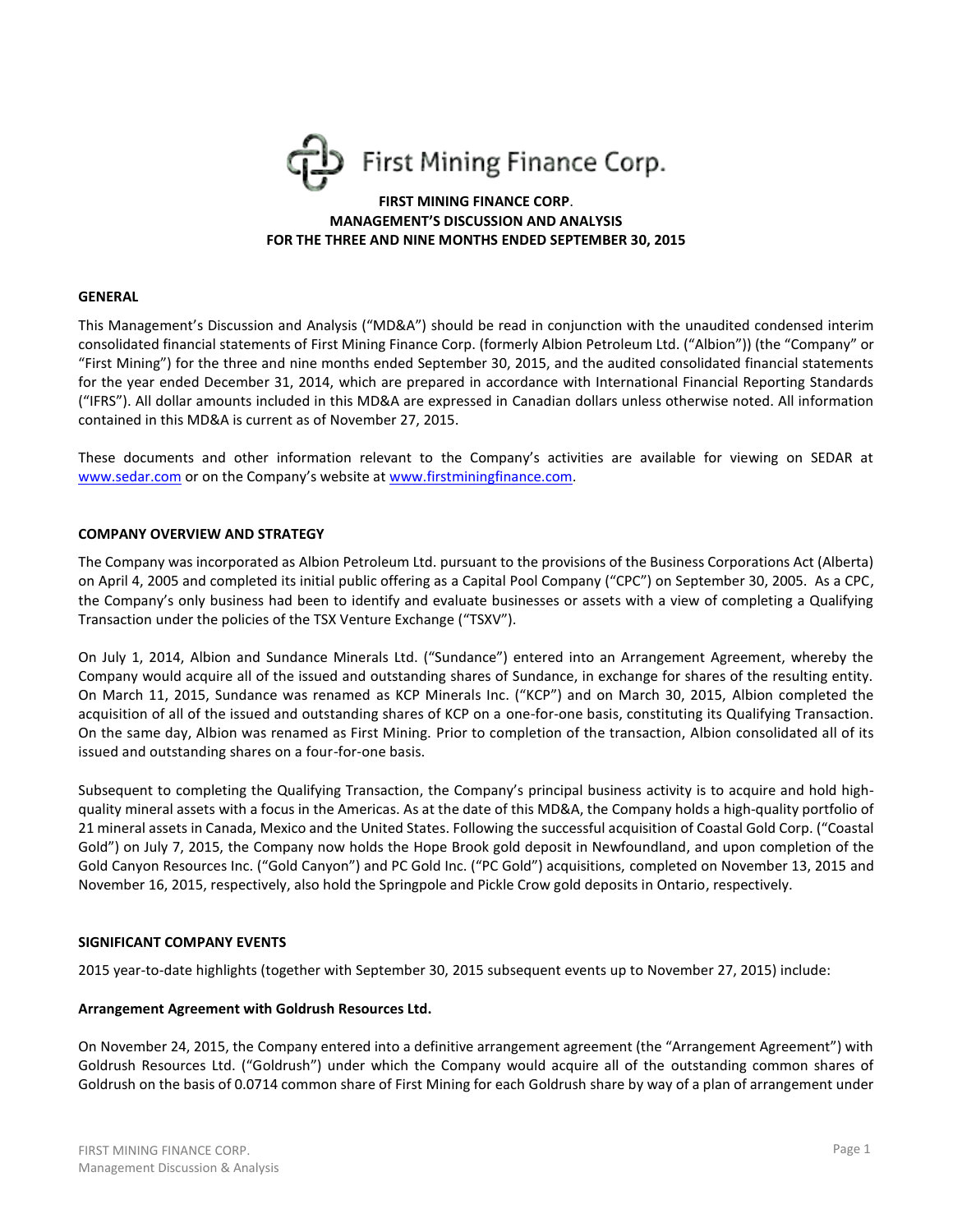the Business Corporations Act (British Columbia) (the "Transaction"). The Transaction will be conducted by way of a courtapproved plan of arrangement, resulting in Goldrush becoming a wholly owned subsidiary of First Mining.

Transaction costs associated with the Arrangement Agreement will be included in the consideration paid to acquire the net assets of Goldrush.

## **Option Agreement with Major Mexican Mining Company, Peñoles**

On November 20, 2015, the Company announced that it had signed an option agreement with Exploraciones Mineras Peñoles, S.A. de C.V., an indirect Mexican subsidiary of Industrias Peñoles S.A.B. de C.V. (Peñoles, BMV: PE) under which Peñoles may acquire First Mining's Puertecitos and Los Tamales copper properties (the "Properties") located in northern Sonora, Mexico within the prolific Sonora-Arizona, Copper Belt. The region hosts large copper-molybdenum porphyry deposits, such as at the world-class Cananea and La Caridad copper mines.

Under the option agreement, Peñoles may earn-in up to a 100% interest in the Properties by paying to First Mining a total of \$1.5 million over five years. If Peñoles completes the acquisition of the Properties, First Mining will retain a 2% net smelter return (NSR) royalty, of which Peñoles has the right to purchase for \$1.0 million and the remaining 50% may be purchased for an additional \$2.0 million. All mining concession taxes and assessment work for these properties as required by law, will be paid by Peñoles.

# **Completion of Gold Canyon Resources Inc. and PC Gold Inc. Acquisitions**

The Company completed the acquisition of all the common shares of Gold Canyon Resources Inc. ("Gold Canyon") on November 13, 2015 and PC Gold Inc. ("PC Gold") on November 16, 2015, by way of separate court approved plans of arrangements.

## Gold Canyon

Under the terms of the Gold Canyon Arrangement, each Gold Canyon shareholder is entitled to receive one First Mining common share for each common share of Gold Canyon. As part of the Gold Canyon Arrangement, Gold Canyon has also transferred its early stage non‐gold exploration properties together with \$500,000 in cash and certain other assets to Irving Resources Inc. ("Irving Resources", formerly 1047431 B.C. Ltd.). Under the terms of the Gold Canyon Arrangement, in addition to the First Mining securities referred to above, each Gold Canyon shareholder is entitled to receive 0.03333 Irving Resources common shares (rounded down to the nearest whole share) for each common share of Gold Canyon.

The Gold Canyon Arrangement implied a value of \$0.35 per Gold Canyon common share and an overall equity value of approximately \$56.4 million upon issuance of 161,200,447 common shares of the Company. In the most recent publicly filed financial statements as at August 31, 2015, the net assets of Gold Canyon were \$69,781,572 and working capital was \$790,729. At the time of filing these condensed interim consolidated financial statements, sufficient information to determine the Purchase Price Allocation ("PPA") of the Gold Canyon Arrangement is not yet available.

The Gold Canyon Arrangement will also provide for the issuance by the Company of an aggregate of 11,310,000 replacement warrants to holders of unexercised Gold Canyon warrants and 6,012,500 replacement stock options to holders of unexercised Gold Canyon options (the "Replacement Options"). Replacement Options will expire on the earlier of the expiry date of the Gold Canyon options for which they were exchanged and the date 12 months after closing.

Holders of unexercised Gold Canyon warrants are also entitled to one warrant of Irving Resources entitling the holder to purchase 0.03333 Irving Resources common share at an exercise price of \$0.30. This being the fair market portion, as adjusted by the applicable Irving Resources exchange ratio and rounded to the nearest whole cent, of the exercise price per share of such Gold Canyon share purchase warrant assigned to a Irving Resources share purchase warrant rounded up to the nearest whole cent.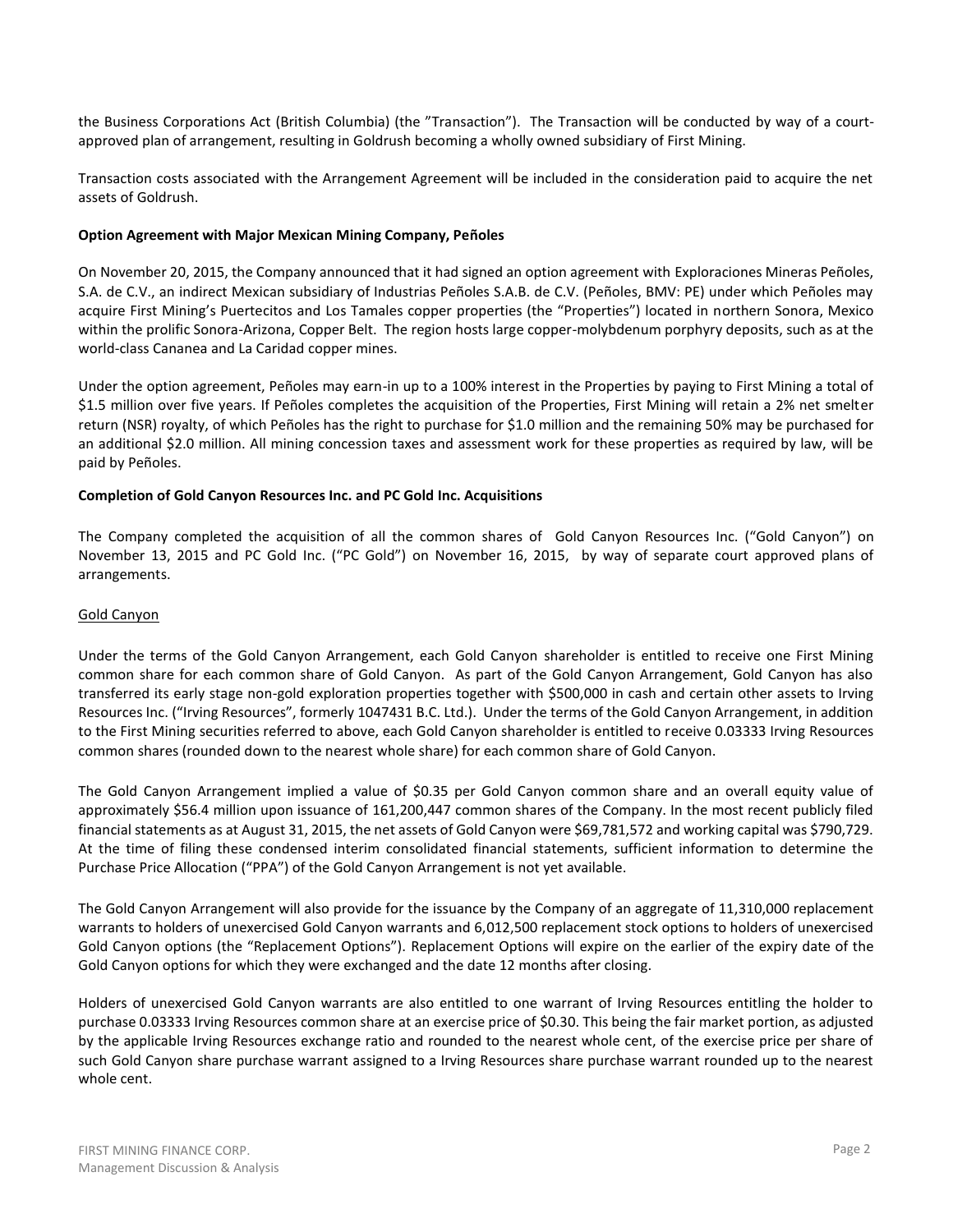## PC Gold

Under the terms of the PC Gold Arrangement, each PC Gold shareholder is entitled to receive 0.2571 First Mining common shares for each common share of PC Gold. In connection with the PC Gold Arrangement, the Company has also issued First Mining common shares to certain creditors of PC Gold to settle approximately \$277,600 of outstanding debt.

The PC Gold Arrangement implied a value of \$0.09 per PC Gold Canyon common share and an overall equity value of approximately \$10.0 million upon issuance of 28,575,806 common shares of the Company. In the most recent publicly filed financial statements as at June 30, 2015, the net assets of PC Gold were \$9,733,200 and working capital was negative \$918,872. At the time of filing these condensed interim consolidated financial statements, sufficient information to determine the Purchase Price Allocation ("PPA") of the PC Gold Arrangement is not yet available.

The PC Gold Arrangement will also provide for the issuance by the Company of an aggregate of 4,958,430 replacement warrants (the "Replacement Warrants") to holders of unexercised PC Gold warrants and 1,786,844 replacement stock options to holders of unexercised PC Gold options (the "Replacement Options. Replacement Options will expire on the earlier of the expiry date of the PC Gold options for which they were exchanged and the date 12 months after closing.

### **Completion of Coastal Gold Corp. Acquisition**

On July 7, 2015, the Company completed by court-approval under the Business Corporations Act (Ontario) the previously announced plan of arrangement (the "Arrangement") with Coastal Gold Corp. Under the Arrangement, the Company acquired all of the issued and outstanding common shares of Coastal Gold on the basis of 0.1625 Company shares for each common share of Coastal Gold previously held. The Arrangement implied a value of \$0.083 per Coastal Gold common share and an overall equity value of approximately \$14.3 million.

All options of Coastal Gold outstanding immediately prior to closing of the Arrangement were exercisable for a period of 90 days from closing for that number of common shares of the Company using the same exchange ratio applicable to the Coastal Gold common shares under the Arrangement, with the corresponding exercise price adjustment on the basis of such exchange ratio.

As at November 27, 2015, 861,250 replacement options were exercised for gross proceeds of \$264,471.

## **Reverse Takeover Transaction**

On March 30, 2015, the Company completed the acquisition of all of the issued and outstanding shares of KCP through a reverse takeover arrangement (the "RTO"), constituting its Qualifying Transaction under the applicable policies of the TSXV. Upon completion of the RTO, the shareholders of KCP obtained control of the consolidated entity.

## **Equity and Debt Financings**

Concurrent with the completion of the RTO, KCP also closed a brokered and non-brokered private placement by issuing an aggregate 12,562,412 common shares at a price of \$0.40 per share for gross aggregate proceeds of \$5,024,965. A total of 623,925 warrants were issued to the agents and certain other finders for their services in connection with the private placements.

In addition, gross proceeds of \$2,723,750 from the previous sale of subscription receipts of KCP were released from escrow to the Company.

The Company also received an additional USD \$500,000 loan (CAD \$635,550) from First Majestic Silver Corp. ("First Majestic"), bringing the total amount of promissory notes issued to First Majestic to USD \$1,000,000 plus accrued interest at 9% per annum.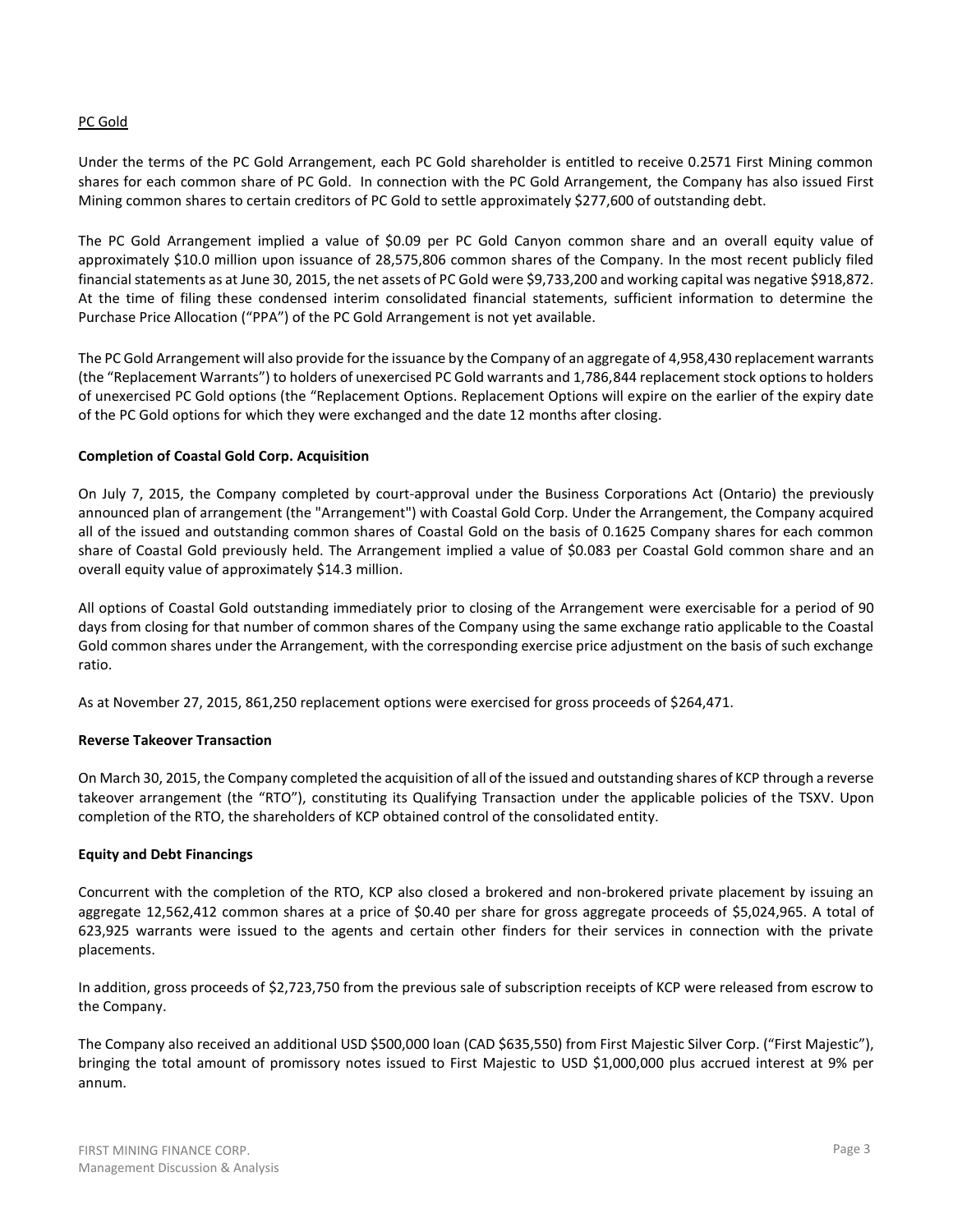## **REVIEW OF EXPLORATION PROPERTIES**

First Mining's portfolio has property's located in Canada, Mexico, and the United States, with on‐going exploration programs for gold, silver, lead, zinc, and copper, funded mostly through the sale of equity and joint venture partnerships.

## *Hope Brook, Newfoundland, Canada*

Acquired from the acquisition of Coastal Gold, the Hope Brook gold property covers 25,125 hectares with a deposit hosted by pyritic silicified zones occurring within a deformed, strike-extensive advanced argillic alteration zone. The NI 43-101 Resource covers 1.5 km of an 8 km mineralized structure. Indicated Resources of 5.5 Mt grading 4.77 g/t Au, containing 844,000 oz Au, and Inferred Resources of 836,000 t grading 4.11 g/t Au, containing 110,000 oz Au. Hope Brook was a former operating gold mine that produced 752,163 oz Au from 1987 to 1997. The Company paid an estimated \$11 per Resource oz Au following the acquisition of Coastal Gold Corp. for consideration of approximately \$16.6 million.

### *Miranda, Sonora, Mexico*

The Miranda gold property covers 16,035 hectares in the Sonoran Desert within a structural corridor called the Mojave-Sonora megashear ("MSM trend").

The MSM trend hosts several operating gold mines and deposits, some of which exceed 10 million ounces of gold such as Herradura-Dipolos in western Sonora, Mexico, and other smaller deposits; Mesquite (7 M oz Au) and Picacho in Arizona, and Chanate, San Francisco, and La Choya in Sonora, Mexico. The Miranda property lies in the south-central part of the MSM trend, adjacent to the San Felix and El Antimonio mining districts on the south and east respectively. Miranda covers multiple prospects and gold occurrences including the inactive mines La Fortuna and El Gigio (internal claims which do not belong to the Company). Additionally, the property exhibits structures and lithologies favorable for the development of large orogenic (mesothermal) ore deposits similar to those occurring along the MSM trend. During this quarter, 151 rock chip samples were taken and analyzed with values ranging between nil and 7.29 gpt Au. Additionally, 3,486 soil samples were taken on the property and are being analyzed.

#### *Socorro, Sonora, Mexico*

The Socorro property, located in Sonora, Mexico, consists of two claims; El Socorro and Tizoc covering 58,038 hectares and staked by the Company in 2011. Socorro covers 50 km along the strike of the northwest extension of AuRico's Chanate district.

The Socorro property was acquired during a regional gold exploration program based on the many placer deposits and small mine workings in the claim block.

Work to date on the property includes interpretation of ASTER images mapping and initial surface reconnaissance. During this quarter the Company took 53 rock chip samples on the property with values up to 41.0 gpt Au. Additionally, 3,100 soil samples were taken and are being analyzed.

#### *San Ricardo, Sonora, Mexico*

The San Ricardo property consists of nine claims, 100% owned by the Company, two of which; San Ricardo and San Ricardo 2, cover an existing small mine that was acquired by the Company through an option agreement in 2013. The remaining seven claims: Teocuitla, Teocuitla 2, Teocuitla 4, Angel, Tlaloc, Tlaloc 2 and Aztlan cover 37,350 hectares, and were staked by the Company between 2009 and 2011.

All underground workings on the San Ricardo vein system were opened up and saw sampled, and several hundred metres of trenches were excavated and sampled. Subsequently, 14 diamond drill-holes were drilled on the property to test two veins, the Santa Cruz and Mina Antigua, at shallow levels. Drill results in the Santa Cruz vein varied from minor precious metal mineralization to 2.3 m at 23.1 gpt Au, whereas the Mina Antigua vein contained 4.5 m at 100.4 gpt Ag.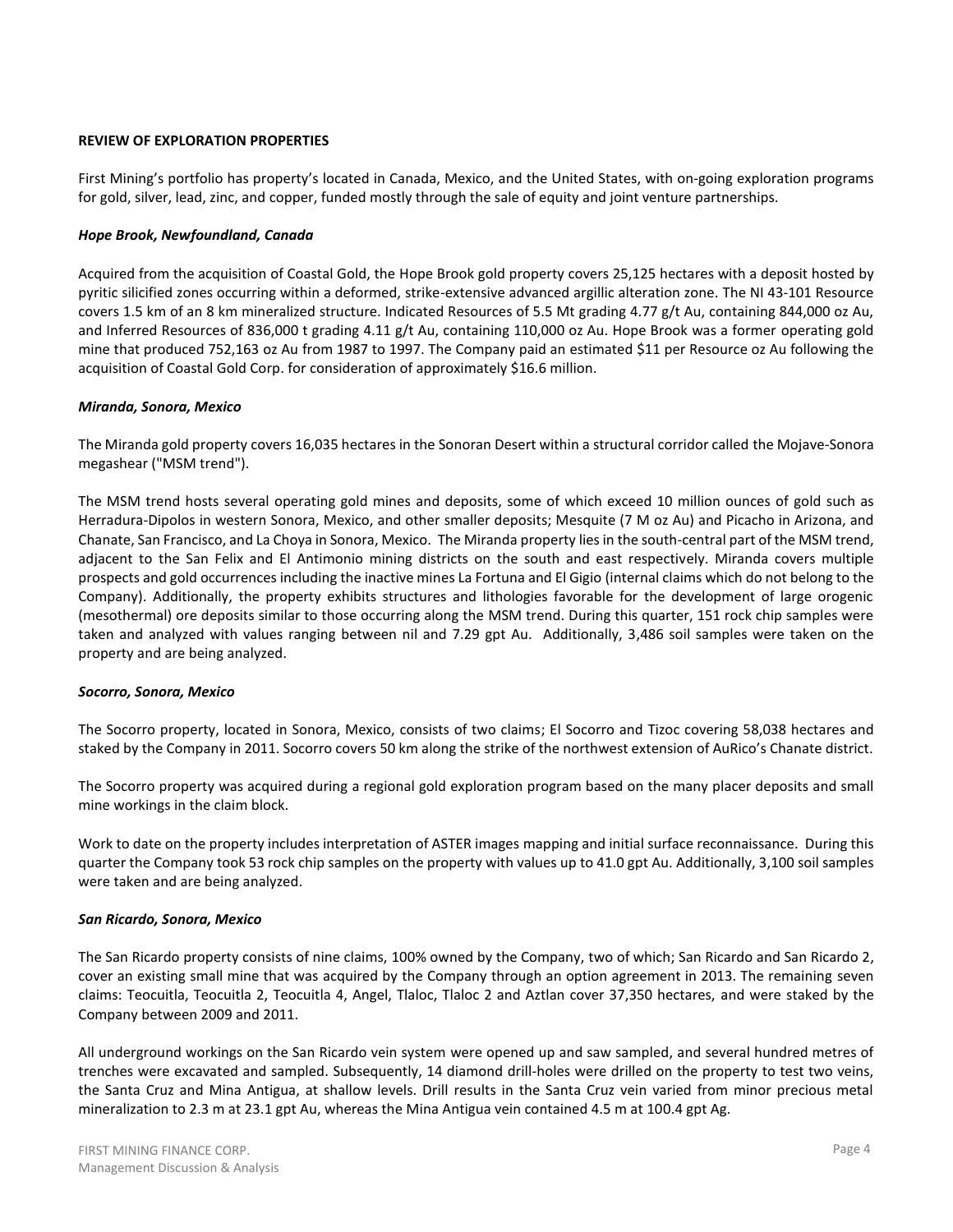Mineralization on the property is epithermal in nature and has not been constrained along strike or depth by drilling.

During this quarter, the Company took 59 reconnaissance rock samples with values up to 33.7 gpt Au.

### *Peñasco Quemado, Sonora, Mexico*

The Peñasco Quemado property consists of 22,998 hectares in eight contiguous mining claims located in north-central Sonora, Mexico, 60 km south of the town of Sasabe on the USA-Mexican border. Penasco Quemado is a volcano-sedimentary, silvermanganese deposit in Tertiary rhyolite and conglomerates. A NI 43-101 compliant resource estimate states Peñasco Quemado contains 9.6 million ounces Ag measured and indicated at a grade of 116 gpt. Additional similarly mineralized areas are known at surface to the west of the established resource and will require evaluation.

### *La Frazada, Nayarit, Mexico*

La Frazada consists of a 299 hectare concession along the west margin of the Sierra Madre Occidental and is located within the historic mining district of 'Real del Zopilote' of Nayarit, Mexico. The project is located near power and transportation infrastructure at low elevations and lies approximately 300 km northwest of Guadalajara. The primary mineralized zone consists of the La Frazada vein, which is epithermal in nature and has not been constrained at depth by drilling. A NI 43-101 compliant resource estimate states that La Frazada contains 4.69 million ounces Ag, measured and indicated, at a grade of 250 gpt Ag, and a further 3.85 million ounces inferred at a grade of 224 gpt Ag.

### *Geranio, Oaxaca, Mexico*

The Geranio property is located in Oaxaca, Mexico and consists of six claims: La Ramita, Geranio, Violeta, Azucena, El Jilguero and La Orquidea, which combined, cover 540 hectares.

The Geranio project lies adjacent and directly north of the historic Natividad Mining District, 70 km north of the city of Oaxaca in southern Mexico. Natividad is a series of five bonanza grade gold and silver veins in a black shale host rock which over the last 70 years has produced 1.5 million ounces of gold equivalent. The property covers approximately 1,200 metres of strike length of the northern extension of the Natividad vein system.

Two ASARCO exploration diamond drill holes were drilled on the Geranio property in 1992; hole N-20 intersected 0.6 m at 36 gpt Au and 315 gpt Ag, whereas hole N-24 intersected 0.7 m at 45 gpt Au and 120 gpt Ag.

The Company's objective is to delineate another Natividad mineralized system with comparable precious metal contents.

#### *El Roble, Oaxaca, Mexico*

The El Roble property, located in the Natividad mining district, Oaxaca, Mexico, consists of two claims; El Roble and El Roble 2, which cover 21,072 hectares, and were staked by the Company. The property covers the northern extension of the Geranio veins.

#### *Lachatao, Oaxaca, Mexico*

The Lachatao property, located in Oaxaca Mexico, consists of three claims known as Lizi 1, Lizi 1 Fraccion 2, and Lizi 1 Fraccion 3 covering 5,126 hectares and staked by the Company.

## *Turquoise Canyon, Nevada, USA*

Turquoise Canyon (formerly Bald Mountain) consists of 188 unpatented claims totalling 3,872 acres and is accessible by road from the town of Crescent Valley, Nevada. The property is located in a geographic and geologic area that is well known for currently hosting the most productive gold mines in the United States. The most significant gold deposits in the Turquoise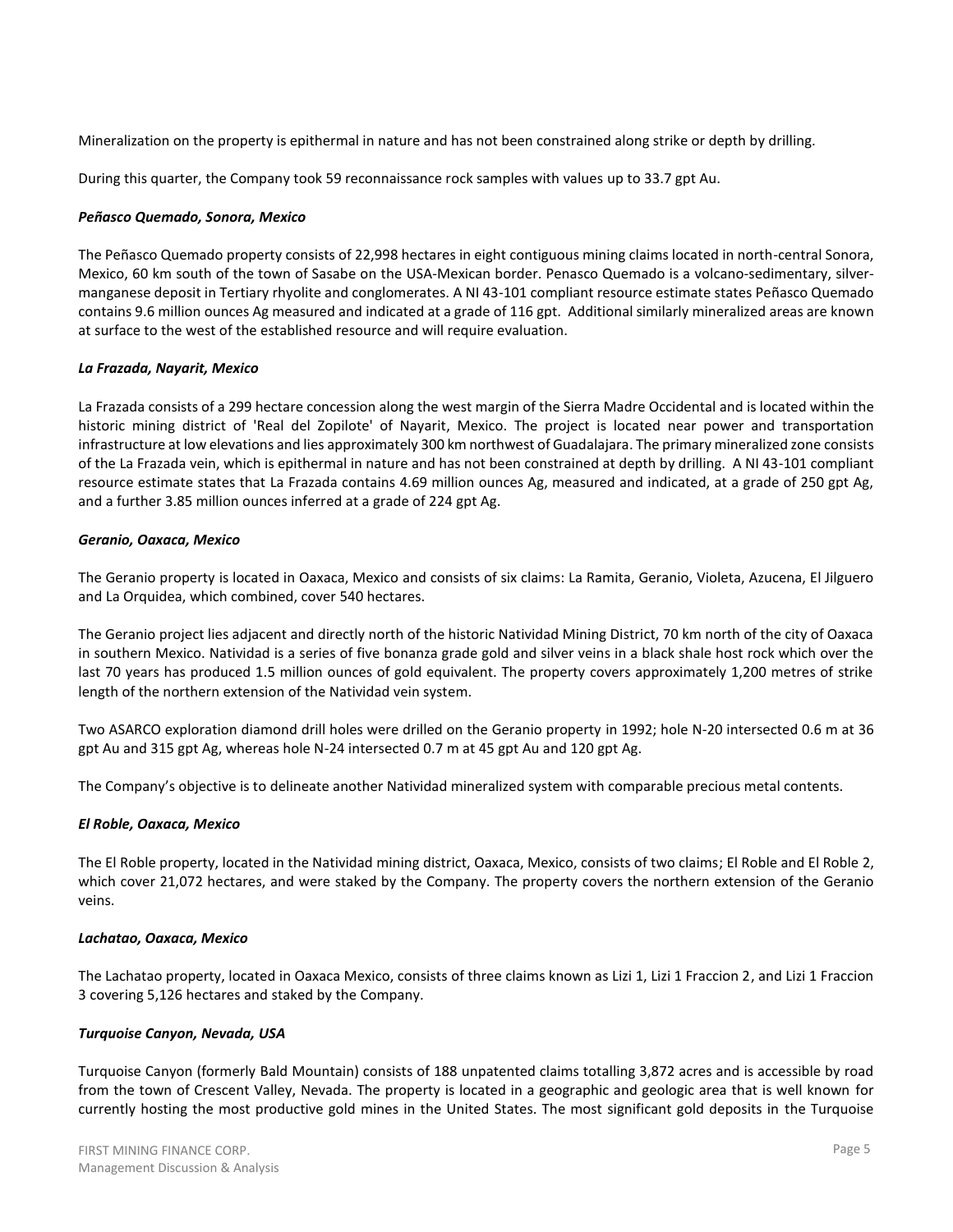Canyon area include Barrick's Cortez Mine Complex, 15 km to the north and northeast. The Toiyabe mine, a Carlin type deposit 1500 metres to the west of Turquoise Canyon, contained 89,000 ounces gold and was mined in the early 1990's.

Results of an airborne ZTEM survey commissioned by the Company show an antiformal structure in the underlying Roberts Mountain Thrust which will be the focus of future exploration. The Company is processing and interpreting project data and looking for joint venture partners whereby the partners can earn an interest by jointly funding exploration targets generated by the Company.

# *El Apache, Sonora, Mexico*

The El Apache property, located in Sonora, Mexico, contains 11,417 hectares in two claims; El Apache and Tlahuac, both staked by the Company in 2011.

El Apache is largely covered by wind-blown sand of the western Sonoran Desert and lies in a highly prospective area within the prolific Mojave-Sonora megashear gold belt. The property lies 13 km east of the largest gold-only mine in Mexico, Fresnillo's Herradura complex.

Work to date includes partial surface reconnaissance, interpretation of the government's magnetic data and limited surface sampling in two small outcropping hills. Future work will entail ZTEM, detailed magnetometry, bleg sampling, and enzyme leach-type geochemical surveys to identify drill targets under sand cover.

## *Los Tamales, Sonora, Mexico*

The Los Tamales property, located in Sonora, Mexico, consists of two claims; Teocuitla 5 and Teocuitla 8, which cover 3,851 hectares staked by the Company in 2010. Los Tamales is a porphyry copper-molybdenum system located 125 km southwest of Tucson, Arizona and 28 km south of the US-Mexican border. The property was discovered by a water well sampling program during a joint United States Geological Survey and Servicio Geologico Mexicano reconnaissance effort in the 1970's, and was the subject of two USGS open-file reports 94-685 and 84-289. Five diamond drill holes tested copper and molybdenum soil geochemical anomalies in 2013 along a five kilometre strike length with all holes showing low grade chalcopyrite and molybdenite mineralization. The deposit as currently interpreted suggests it is the deep level of a large system dissected by low angle faulting.

## *Puertecitos, Sonora, Mexico*

The Puertecitos property, located in Sonora, Mexico, consists of two claims; Puertecitos, and Puertecitos 2 covering 9,060 hectares staked by the Company in 2009. Located 32 km southwest of the Sasabe border crossing between the US and Mexico, Puertecitos is 40 km west of First Mining's Los Tamales property and 32 km northeast of the Peñoles Los Humos deposit, a 625 Mt porphyry copper system grading 0.32% Cu. Widespread copper oxides outcrop at Puertecitos and the presence of sericite and secondary biotite in breccia fragments from dikes and pipes suggest that a porphyry system may exist under the extensive rhyolite flows on the property.

#### *Batacosa, Sonora, Mexico*

The Batacosa property, located in the state of Sonora, Mexico, consists of one claim covering 3,600 hectares staked by the Company in 2011. Batacosa is a porphyry copper-molybdenum system located 55 km northeast of Ciudad Obregon and 220 km southeast of Hermosillo, capital of the state. Batacosa was discovered by Cominco in the 1970's and subsequently drilled by them and other companies between 1970 and 2000. A total of 8,000 metres was drilled in 47 drill holes. The Company has delineated two untested targets within the property and is currently seeking potential joint-venture partners to further advance the project.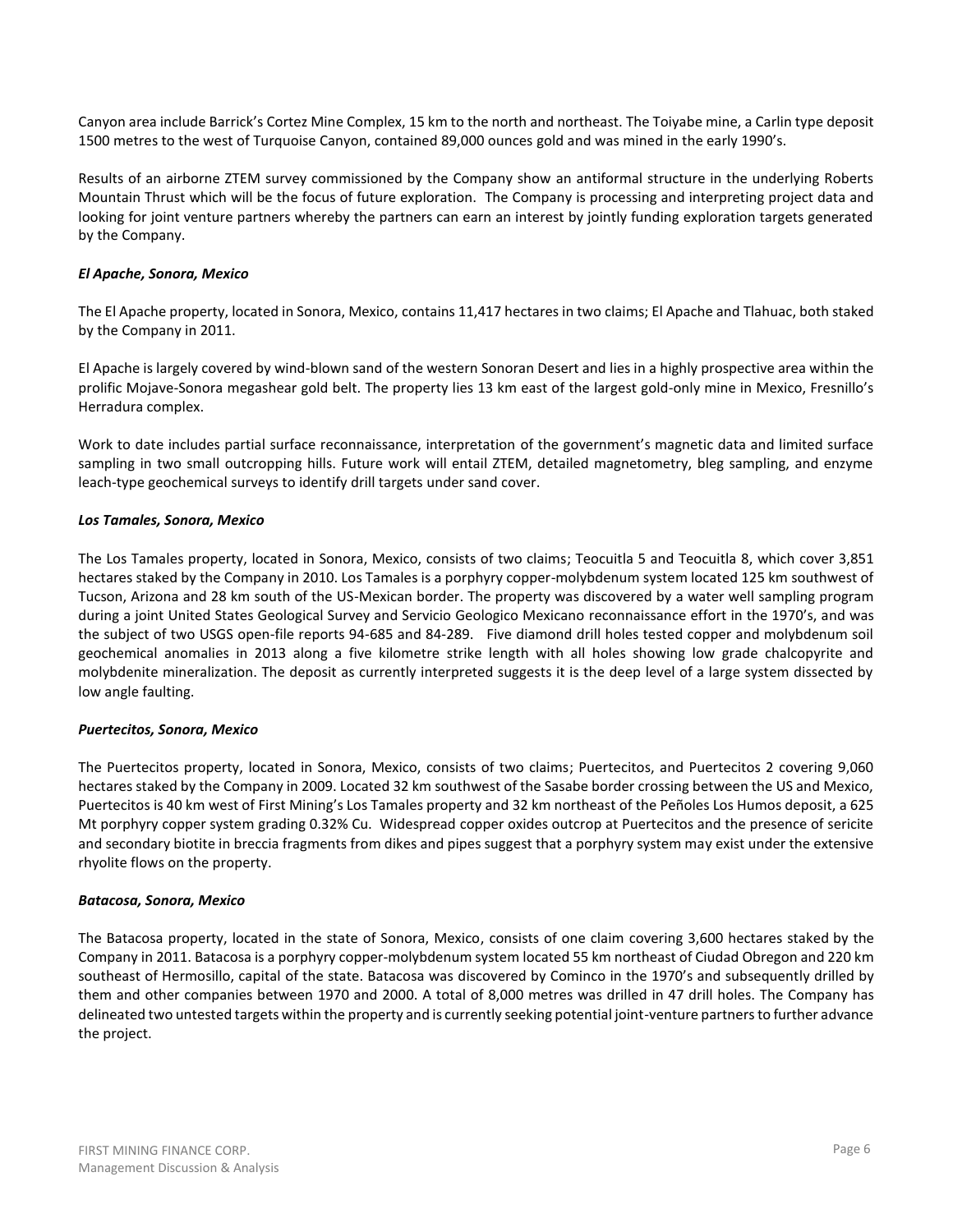## *Pluton, Durango, Mexico*

The Pluton property is a 17,123 hectare property consisting of three claims known as Pluton, El Real and Las Dos Amigos. Pluton is 100% controlled by the Company and has the potential to host a large silver-rich, high-grade polymetallic (Pb, Zn, Au), carbonate replacement/skarn deposit. The property is located immediately north of the historic "Ojuela-Mapimí Mining District". The Company acquired its initial interest in the Pluton property in 2009 through an agreement with a related party, which was amended in 2012 to include the Las Dos Amigos claim. In 2010, the Company staked the El Real claim extending the property holdings to the south.

Work completed on the property to date includes extensive soil geochemistry, gravity and NSAMT ground surveys, a magnetometry and ZTEM airborne survey, and a 3,925 metre diamond drill program managed by the Company.

### *Margaritas Project, Durango, Mexico*

Margaritas is a 100%-owned 500 hectare property consisting of two mining concessions in the state of Durango, approximately 150 kilometres from Durango City. The property was acquired through an Assignments of Rights Agreement signed July 6, 2011 and is subject to a 1% net smelter return payable to the vendor which may be purchased at any time for USD \$500,000. The project is located in the Barrancas subprovince of the Sierra Madre Occidental. Some limited gold mining by artisanal prospectors is known to have taken place on the project in the early 20th century and the project contains a known vein with quartz, argillic alteration striking for at least 1.8 kilometres (as per the Mexican Geological Service).

### *Los Lobos Silver Project, Sonora, Mexico*

The Los Lobos Silver Project consists of 11,558 hectares in Sonora State, Mexico along the Sea of Cortez and is approximately 90 km from Puerto Peñasco, the largest major centre in the region. The Los Lobos epithermal vein was investigated by the Servicos Geologicos Mexicanos and additional work will be required to fully evaluate the property.

## *Tierritas, Sonora, Mexico*

The Tierritas property, located in Sonora, Mexico, consists of one claim, Teocuitla 3, covering 4,743 hectares, and staked by the Company in 2009. The Tierritas property is of a grassroots nature and was picked up based on nearby favorable geological features. Currently additional field work is required to evaluate the property.

#### *Montana Negra, Sonora, Mexico*

The Montana Negra property, located in Sonora, Mexico, consists of one claim; Montana Negra, covering 852 hectares. The property covers Proterozoic rocks that the Company believe may be favorable for gold mineralization, however additional field work is required to fully evaluate the project.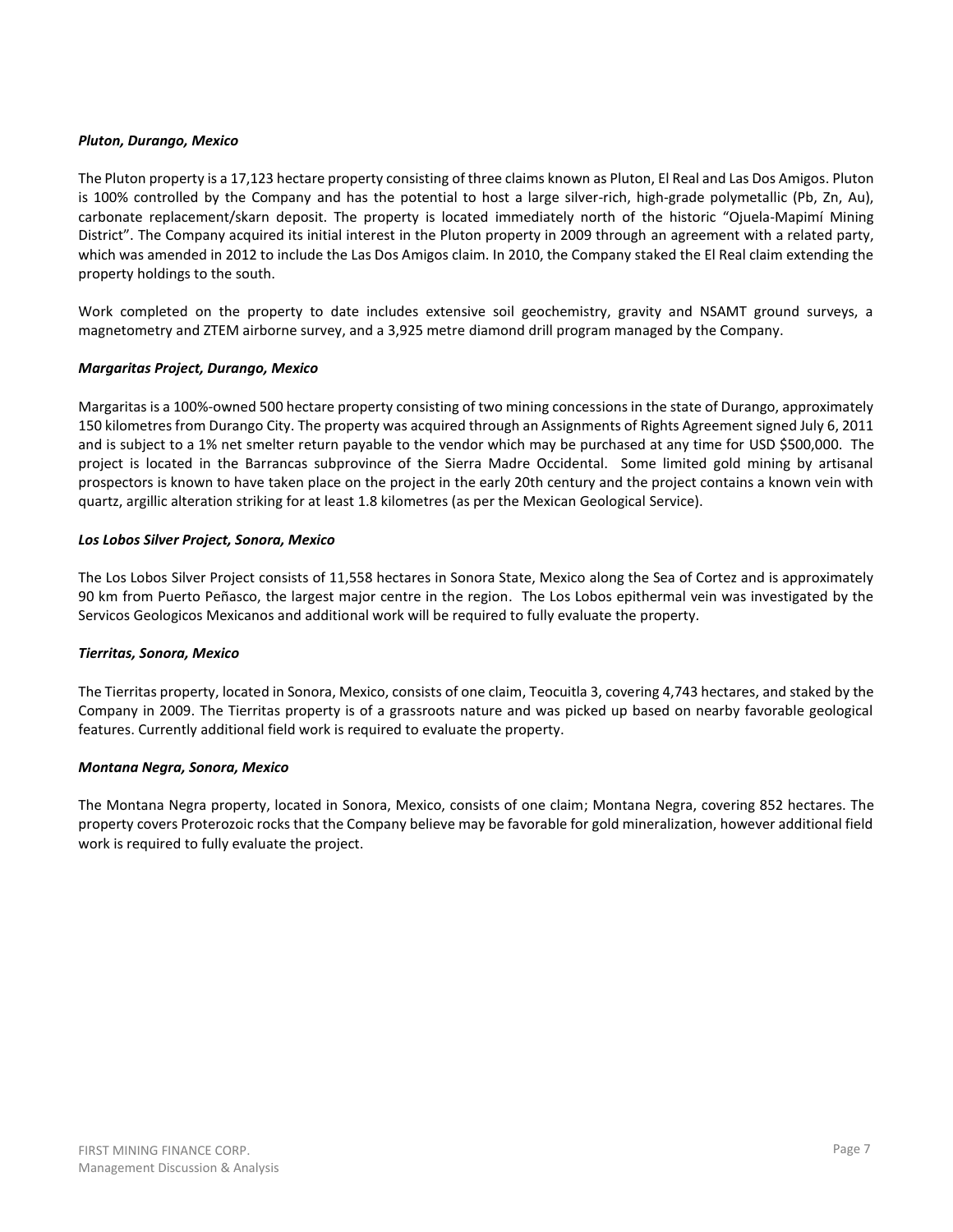### **SUMMARY OF QUARTERLY RESULTS**

| <b>Fiscal Quarter Ended</b>                         | 2015-03                  | $2015 - Q2^{(1)}$   | 2015- $Q1^{(1)}$                                                                                   | $2014 - Q4^{(1)}$ | $2014 - 03^{(1)}$        | $2014 - Q2^{(1)}$ | $2014 - 01^{(1)}$ | $2013 - Q4^{(1)}$ |
|-----------------------------------------------------|--------------------------|---------------------|----------------------------------------------------------------------------------------------------|-------------------|--------------------------|-------------------|-------------------|-------------------|
| <b>Statements of Financial Position</b>             |                          |                     |                                                                                                    |                   |                          |                   |                   |                   |
| Capitalized exploration and evaluation expenditures | S<br>(713.076)           |                     | $\frac{1}{2}(120,061)$ \$ (496,250) \$ (22,629) \$ (413,012) \$ (17,642) \$ (153,731) \$ (221,339) |                   |                          |                   |                   |                   |
| Non-cash assets acquired                            | (17,659,163)             |                     |                                                                                                    |                   | (3,900,000)              |                   |                   |                   |
| Option payments and expenditures recovered          |                          | $\sim$              | 8,830                                                                                              |                   | $\overline{\phantom{0}}$ | ۰.                | 43,516            | 84,522            |
| Statements of Comprehensive Loss                    |                          |                     |                                                                                                    |                   |                          |                   |                   |                   |
| Fair value gain on derivative liability             | -                        |                     | $\overline{\phantom{0}}$                                                                           | 19.213            | 18,820                   | 36.060            | 30,728            | 29,766            |
| Share-based payments                                | (301,090)                | (698, 128)          |                                                                                                    |                   |                          |                   |                   |                   |
| Charge related to public company listing            | $\overline{\phantom{0}}$ | (655, 130)          | -                                                                                                  |                   | $\overline{\phantom{0}}$ | -                 |                   |                   |
| Net loss for the period                             | (1.101.148)              | (659,040)           | (1,443,212)                                                                                        | (99, 488)         | (399,525)                | (141.644)         | (82, 483)         | (66, 318)         |
| Basic and diluted loss per share                    | (0.01)                   | $(0.01)$ \$<br>- \$ | $(0.03)$ \$                                                                                        | $(0.00)$ \$       | $(0.01)$ \$              | (0.01)            | $(0.00)$ \$       | (0.01)            |

(1) Amounts reported in prior periods have been restated due to the change in the Company's presentation currency from US dollars to Canadian dollars. Refer to Changes in Accounting Policies on page 11.

### **RESULTS OF OPERATIONS**

#### *For the Three Months Ended September 30, 2015 and 2014*

For the three months ended September 30, 2015, the Company reported a net loss of \$1,101,148 or \$0.01 per common share as compared to a net loss of \$399,525 or \$0.01 per common share for the comparative quarter ended September 30, 2014. Significant reasons for this increase in net loss are discussed below.

For the three months ended September 30 2015, general and administrative expenses increased by \$864,891, compared to \$180,905 in the comparative quarter of 2014. This was primarily due to professional fee increases in connection with the RTO and resulting investor relations and marketing, share-based payments, and salaries and consultants.

- Professional fees decreased 33% from \$81,288 in the third quarter of 2014 to \$54,298 during the three months ended September 30, 2015. This decrease is because the majority of legal fees incurred during the quarter are for the Gold Canyon and PC Gold transactions, and have therefore been deferred on the statement of financial position until completion of the acquisition.
- Investor relations and marketing expense was \$210,403 during the third quarter ended September 30, 2015 compared to \$nil in the third quarter of the prior year. This followed the RTO and increased marketing and investor relations activities.
- For the three months ended September 30 2015, salaries and consulting fees increased to \$294,356 from \$28,209 in the same period of the prior year. This was primarily due to hiring the Company's President in January 2015 and an increase in both employees and consultants activity following the RTO.
- Travel and accommodation expense for the third quarter ended September 30, 2015 increased \$46,667, to \$48,080 from \$1,413 in the third quarter of 2014. This increase was due to investor relations associated travel and acquisition reconnaissance.
- A non-cash share-based payment expense of \$301,090 was recognized on 1,080,000 options issued to directors, officers, employees, and consultants of the Company for the third quarter ended September 30, 2015 compared to \$nil in the third quarter of 2014.
- For the three months ended September 30, 2015, a currency translation adjustment of \$420,322 was recorded. This adjustment is mostly due to the significant balance of mineral properties that are held by foreign subsidiaries using a USD functional currency. The closing USD/CAD foreign exchange rate increased 7% from 1.2490 at the end of the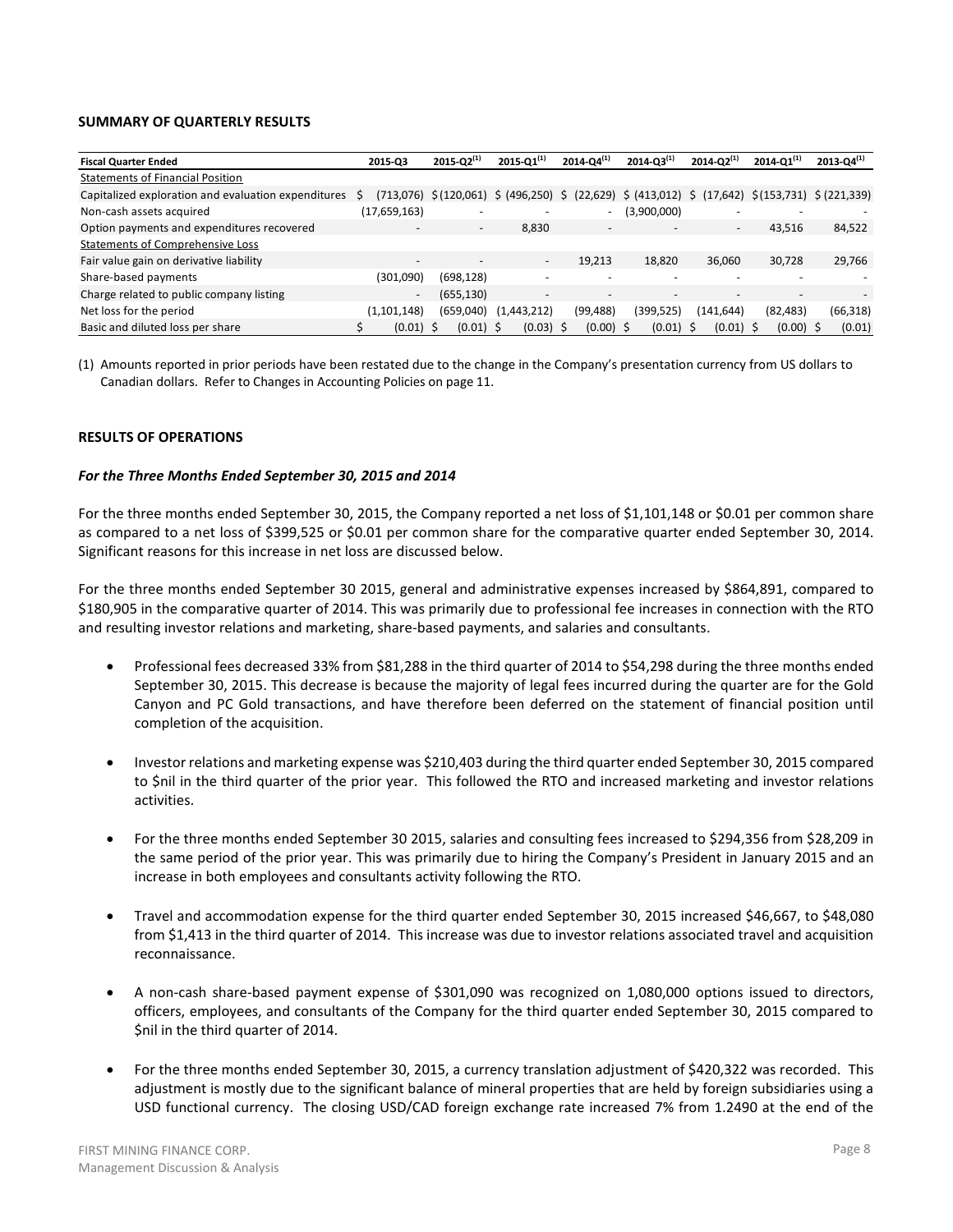second quarter to 1.3345 at the end of the third quarter, which resulted in a gain recorded in other comprehensive income when the mineral property amounts were translated to Canadian dollars.

## *For the Nine Months Ended September 30, 2015 and 2014*

For the nine months ended September 30, 2015, the Company reported a net loss of \$3,203,400 or \$0.04 per common share as compared to a net loss of \$623,652 or \$0.02 per common share for the comparative period ended September 30, 2014. Significant reasons for this increase in net loss are discussed below.

For the nine months ended September 30, 2015, total general and administrative expenses increased by \$2,004,650, or 444%, to \$2,455,950 compared to \$451,300 in the nine month period ended September 30, 2014. The increase was primarily due to a non-cash share-based payment expense of \$999,218 (2014 - \$nil), recognized in respect of the 3,630,000 options issued to directors, officers, employees, and consultants of the Company, as well as professional fee increases in connection with the RTO and resulting investor relations and marketing, transfer agent and filing fee expenses.

- Professional fees increased \$70,802, or 41%, to \$242,182 during the nine months ended September 30, 2015 when compared to the same period of 2014. This was primarily due to increased legal fees in connection with the RTO and corporate matters associated with the Company's increased activity.
- Administrative and office expense increased by \$80,656, to \$113,285 during the nine months ended September 30, 2015 compared to the nine months ended September 30, 2014. This increase is due to the increased corporate activity of the Company.
- For the nine months ended September 30, 2015, salaries and consulting fees increased by \$341,352, or 280%, to \$463,129 from \$121,777 in the same period of the prior year. This was primarily due to hiring the Company's President in January 2015 as well as an increase in employees and consultants.
- Investor relations and marketing expense increased from \$nil to \$327,463 during the nine months ended September 30, 2015, which followed the RTO and subsequent increased marketing and promotional activities.
- Travel and accommodation expense increased \$130,385, or 1,141%, to \$141,810 in the nine months ended September 30, 2015 from \$11,425 in the nine months ended September 30, 2014. This increase was in connection with investor relations and promotional road shows, and acquisition reconnaissance.
- For the nine months ended September 30, 2015, a foreign exchange loss of \$92,661 was recorded. Foreign exchange gains or losses result from balances which are held in currencies other than the functional currency of the entity. For the third quarter, the foreign exchange loss is predominantly the result of Canadian entities' accounts payable and loan payable balances that are denominated in US dollars.
- For the nine months ended September 30, 2015, a currency translation adjustment of \$969,510 was recorded. This adjustment is mostly due to the significant balance of mineral properties that are held by foreign subsidiaries using a USD functional currency. The closing USD/CAD foreign exchange rate increased 15% from 1.1601 at the end of the prior year to 1.3345 at the end of the third quarter, resulting in a \$1,033,150 gain recorded to other comprehensive income from the revaluation of mineral property amounts to Canadian dollars.

During the nine months ended September 30, 2015, the Company recognized a charge related to public company listing of \$655,130 (2014 - \$nil). This was related to the RTO and represented the fair value of consideration paid in excess of net assets acquired, less associated transaction costs.

Interest expense increased \$63,973, or 188%, to \$98,071 in the nine months ended September 30, 2015 from \$34,098 in the nine months ended September 30, 2014, due to the increase in the loan payable balance from USD\$500,000 to USD\$1,000,000, as well as a devaluation in the Canadian dollar currency.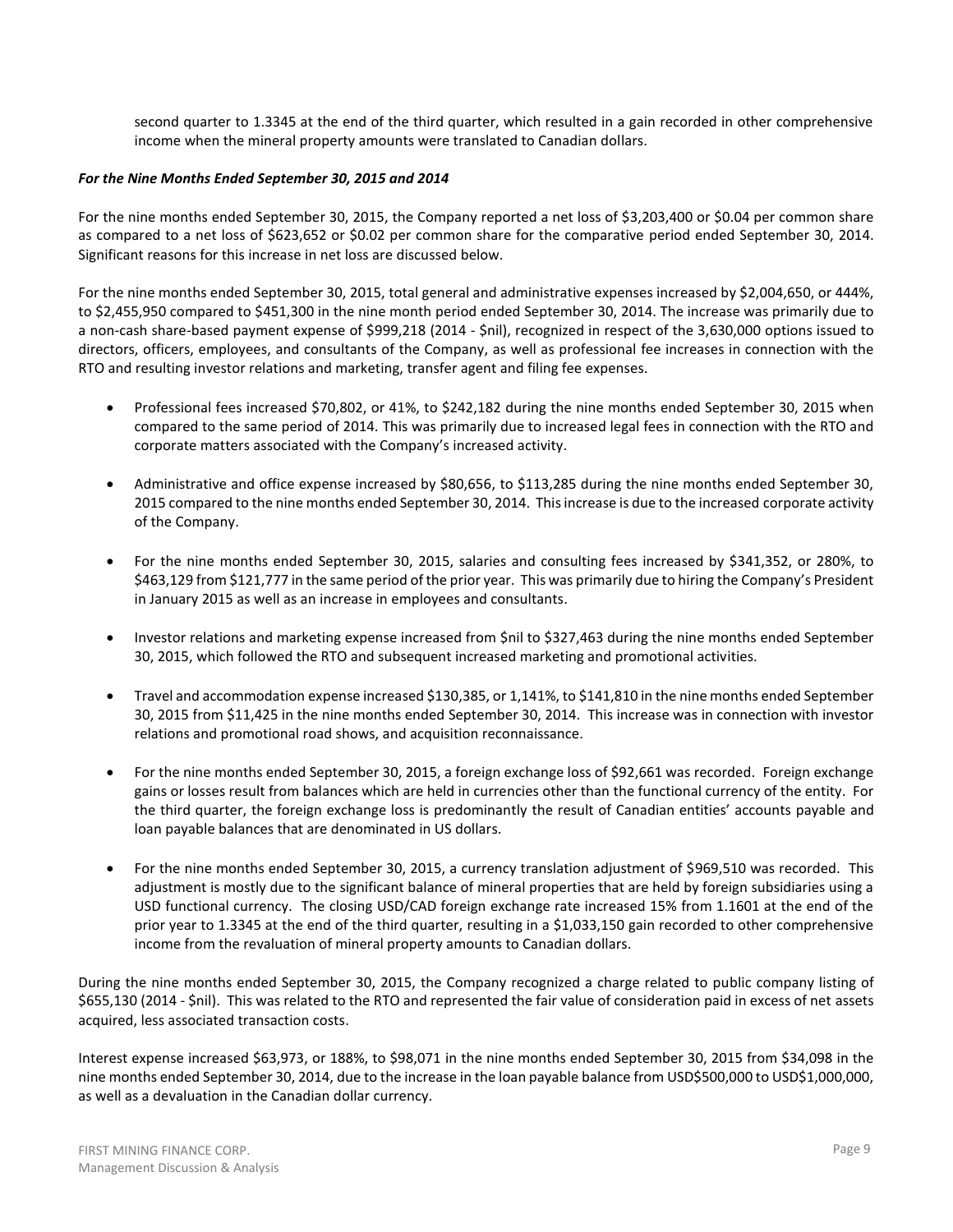A gain on debt settlement amounting to \$96,114 (2014 - \$nil) was recognized in the nine months ended September 30, 2015, representing an increase over the fair value of common shares issued to settle previous debt agreements.

## **FINANCIAL CONDITION, LIQUIDITY AND CAPITAL RESOURCES**

## *Net Working Capital including Cash and Cash Equivalents*

As at September 30, 2015, the Company had \$2,288,325 in cash and cash equivalents and a working capital deficiency of \$673,110, compared to cash and cash equivalents of \$39,914 and a working capital of \$906,107 at December 31, 2014. The decrease in working capital of \$1,579,217 was primarily due to increase in the loan payable balance and the inclusion of accounts payable in the amount of \$1,346,840 following the Coastal Gold acquisition.

### *Operating Activities*

Cash used in operating activities for the nine months ended September 30, 2015 was \$1,928,838 compared to cash used of \$173,595 in the nine months ended September 30, 2014. These cash flows were primarily used for legal fees and transaction costs related to the Coastal Gold acquisition and settlement of accounts payable and accrued liabilities.

### *Investing Activities*

Cash used in investing activities for the nine months ended September 30, 2015 was \$3,808,983 compared to cash used of \$686,448 in the nine months ended September 30, 2014. The cash used in investing activities included \$1,329,386 for mineral concessions and option payments, geological consulting fees and related exploration and evaluation capitalized items. Additionally, net transaction costs in the Coastal Gold acquisition were \$2,249,608.

#### *Financing Activities*

Cash provided by financing activities during the nine months ended September 30, 2015 was \$8,021,913 compared to \$911,675 in the nine month period ended September 30, 2014. The cash provided by financing activities during the 2015 period was mainly due to the completion of private placements, which raised net cash proceeds of \$4,478,580. Additionally, the outstanding KCP subscription receipts were converted into shares and proceeds of \$2,723,750 were released from escrow. During the nine months ending September 30, 2015 the Company also received a further loan from First Majestic amounting to USD \$500,000 (CAD \$635,550) (2014 – USD \$350,000 (CAD \$386,925).

#### *Trends in Liquidity and Capital Resources*

The Company currently has a working capital deficit of \$673,110, and may not necessarily have sufficient capital resources to continue with its corporate activities, the planned exploration and evaluation activities on its mineral properties, and to meet its other working capital requirements for the next twelve months. However, the Company is currently looking at various acquisitions of companies with cash funds, or raise further funds through a financing may be required.

The Company is not in commercial production on any of its mineral properties and, accordingly, it does not generate cash from operations. The Company is dependent on raising additional financing to fund further exploration and development requirements on existing properties, to fund property and corporate acquisitions and for general corporate costs. The only sources of future funds presently available to the Company are the sale of additional equity capital, selling or leasing the Company's interest in a property or entering into joint venture arrangements or other strategic alliances in which the funding sources could become entitled to an interest in the properties or the projects. The Company's capital resources are largely determined by the strength of the junior resource markets and by the status of the Company's properties or projects in relation to these markets, and its ability to compete for investor support of its corporate strategy.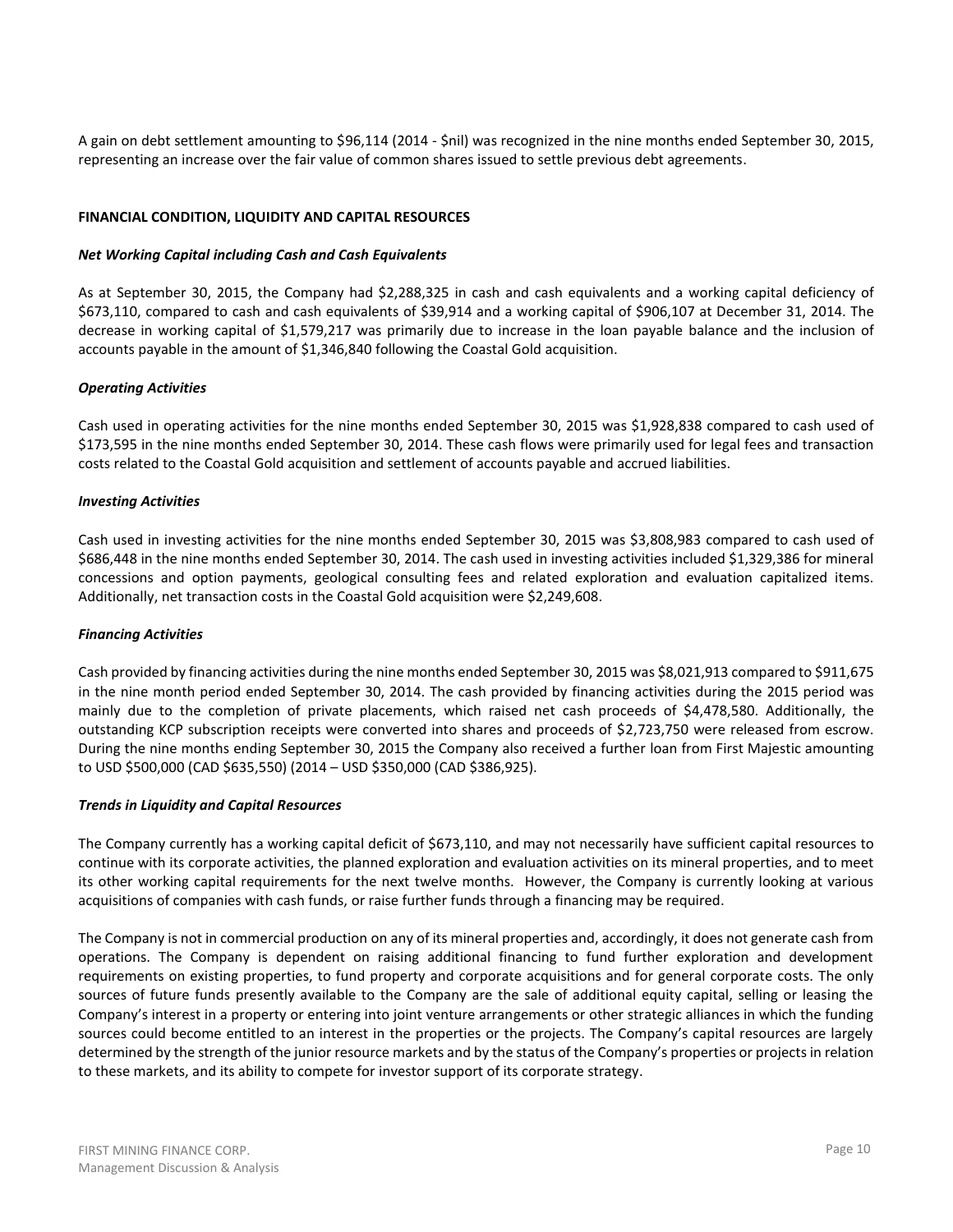## **RELATED PARTY TRANSACTIONS**

The Company's related parties consist of the Company's Directors and Officers, and any companies associated with them. The Company incurred the following expenditures during the three and nine months ended September 30, 2015 and 2014:

| Service or Item           | Three months ended September 30, |                         | Nine months ended September 30, |                    |  |  |
|---------------------------|----------------------------------|-------------------------|---------------------------------|--------------------|--|--|
|                           | 2015                             | 2014                    | 2015                            | 2014               |  |  |
|                           |                                  | RESTATED <sup>(1)</sup> |                                 | <b>RESTATED(1)</b> |  |  |
| Administration and office | $29,217$ \$                      | - S                     | 72,450 \$                       | 52,724             |  |  |
| Consulting fees           | $\overline{\phantom{0}}$         | 28,209                  | -                               | 107,232            |  |  |
| Legal fees                | $\overline{\phantom{a}}$         | 1.490                   |                                 | 49,287             |  |  |
| <b>Total</b>              | 29.217 S                         | 29,699 \$               | 72,450                          | 209,243            |  |  |

(1) Refer to Changes in Accounting Policies on page 11

Administration and office include amounts paid to First Majestic Silver Corp. ("First Majestic"), a company with three Directors in common, which provides management services, a Chief Financial Officer ("CFO"), Corporate Secretary and office space to the Company.

Prior to July 1, 2014, Seabord Services Corp. ("Seabord") was a management services company which provided a CFO, a Corporate Secretary, accounting and administration staff and office space to the Company. Under this arrangement, the CFO and Corporate Secretary were employees of Seabord and were not paid directly by the Company. Seabord ceased to be a related party on July 1, 2014 after termination of their agreement.

Consulting fees include amounts paid to the Chief Executive Officer and the VP Exploration prior to signing employment agreements with the Company.

Legal fees include amounts paid to a firm in which a former Director was a partner. The law firm ceased to be a related party on July 1, 2014 after resignation of the related Director.

As at September 30, 2015, included in accounts payable is an amount of \$31,020 (December 31, 2014 - \$423,250) due to the Chief Executive Officer and the VP Exploration who were consultants prior to the RTO, and included in current liabilities is an amount of \$1,475,643 (December 31, 2014 - \$626,090) due to First Majestic.

#### **OFF-BALANCE SHEET ARRANGEMENTS**

The Company has no off-balance sheet arrangements.

### **CHANGES IN ACCOUNTING POLICIES**

The condensed interim consolidated financial statements for the quarter ended September 30, 2015 were prepared using accounting policies consistent with those used in the annual consolidated financial statements of KCP for the year ended December 31, 2014, except as described below.

#### Change in presentation and functional currency

These condensed interim consolidated financial statements are presented in Canadian dollars, which is the functional currency of the Company's parent as well as the Company's Canadian subsidiaries. The functional currency of the Company's foreign subsidiaries is US dollars.

The Company changed the functional currency of both the parent company and the Canadian subsidiaries from US to Canadian dollars effective July 1, 2015. This change reflects the Company's financing, and development activities which are now primarily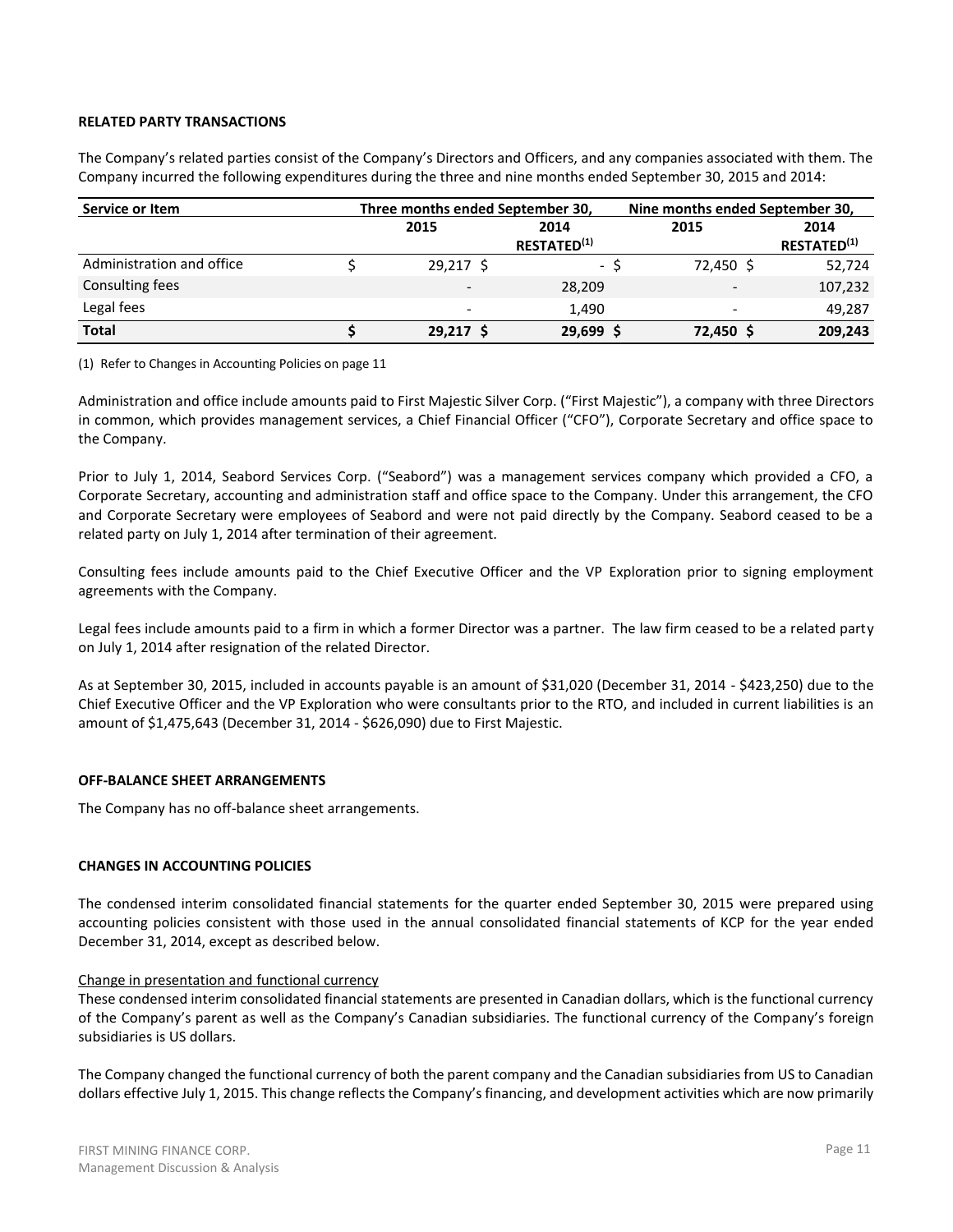in Canadian dollars after the acquisition of Coastal Gold on July 7, 2015, along with the acquisitions of both Gold Canyon and PC Gold, which completed subsequent to the period end. On July 1, 2015, all assets and liabilities of the foreign subsidiaries were translated into Canadian dollars at the July 1, 2015 rate of 1.2490 CAD per 1.00 USD. All share capital and other components of equity were translated at the historical rates. This change has been accounted for prospectively.

Concurrent with the change in functional currency, on July 1, 2015, the Company changed its presentation currency from US dollars to Canadian dollars. The change in presentation currency is to better reflect the Company's business activities. In making this change to the Canadian dollar presentation currency, the Company followed the guidance in IAS 21 The Effects of Changes in Foreign Exchange Rates and has applied the change retrospectively as if the new presentation currency had always been the Company's presentation currency.

In accordance with IAS 21, the financial statements for all periods presented have been translated to the new Canadian dollar presentation currency. For the 2014 comparative balances, assets and liabilities have been translated into the presentation currency at the rate of exchange prevailing at the reporting date. The statements of comprehensive loss were translated at the average exchange rates for the reporting period. Exchange differences arising on translation have been recognized in other comprehensive income and accumulated as a separate component of equity. The Company has presented a statement of financial position as at January 1, 2014 without the related notes except for the disclosure requirements outlined in IAS 8 Accounting Policies, Changes in Accounting Estimates and Errors'.

## Accounting standards issued but not yet applied

The Company has not adopted any new accounting standards for the year ending December 31, 2015, however, the accounting policies applied by the Company in the unaudited condensed interim consolidated financial statements are consistent with those applied in the annual consolidated financial statements of KCP for the year ended December 31, 2014. The following are accounting standards anticipated to be effective January 1, 2016 or later:

## IFRS 9 *Financial Instruments*

In July 2014, the IASB issued the final version of IFRS 9 Financial Instruments which reflects all phases of the financial instruments project and replaces IAS 39 Financial Instruments: Recognition and Measurement and all previous versions of IFRS 9. The standard introduces new requirements for classification and measurement, impairment, and hedge accounting. IFRS 9 is effective for annual periods beginning on or after January 1, 2018, with early application permitted. The Company is currently evaluating the impact this standard is expected to have on its consolidated financial statements.

## IFRS 15 *Revenue from Contracts with Customers*

In May 2014 the IASB issued a new IFRS 15 Revenue from Contracts with Customers. The standard contains a single model that applies to contracts with customers and two approaches to recognizing revenue: at a point in time or over time. The model features a contract-based five-step analysis of transactions to determine whether, how much and when revenue is recognized. New estimates and judgmental thresholds have been introduced, which may affect the amount and/or timing of revenue recognized. IFRS 15 is effective for annual periods beginning on January 1, 2018. Currently, no impact on the Company's consolidated financial statements is expected.

#### IFRS 7 *Financial instruments: Disclosure*

Amended to require additional disclosures on transition from IAS 39 to IFRS 9. Effective on adoption of IFRS 9, which is effective for annual periods commencing on or after January 1, 2018. The Company is currently evaluating the impact this standard is expected to have on its consolidated financial statements.

## IFRS 10 *Consolidated Financial Statements*

The main consequence of the amendments is that a full gain or loss is recognized when a transaction involves a business (whether it is held in a subsidiary or not). A partial gain or loss is recognized when a transaction involves assets that do not constitute a business, even if the assets are housed in a subsidiary. Upon adoption, the amendments may impact the Company in respect of future sale or contribution of assets with its associates or joint ventures. The amendments are effective for transactions occurring in annual periods beginning on or after January 1, 2016.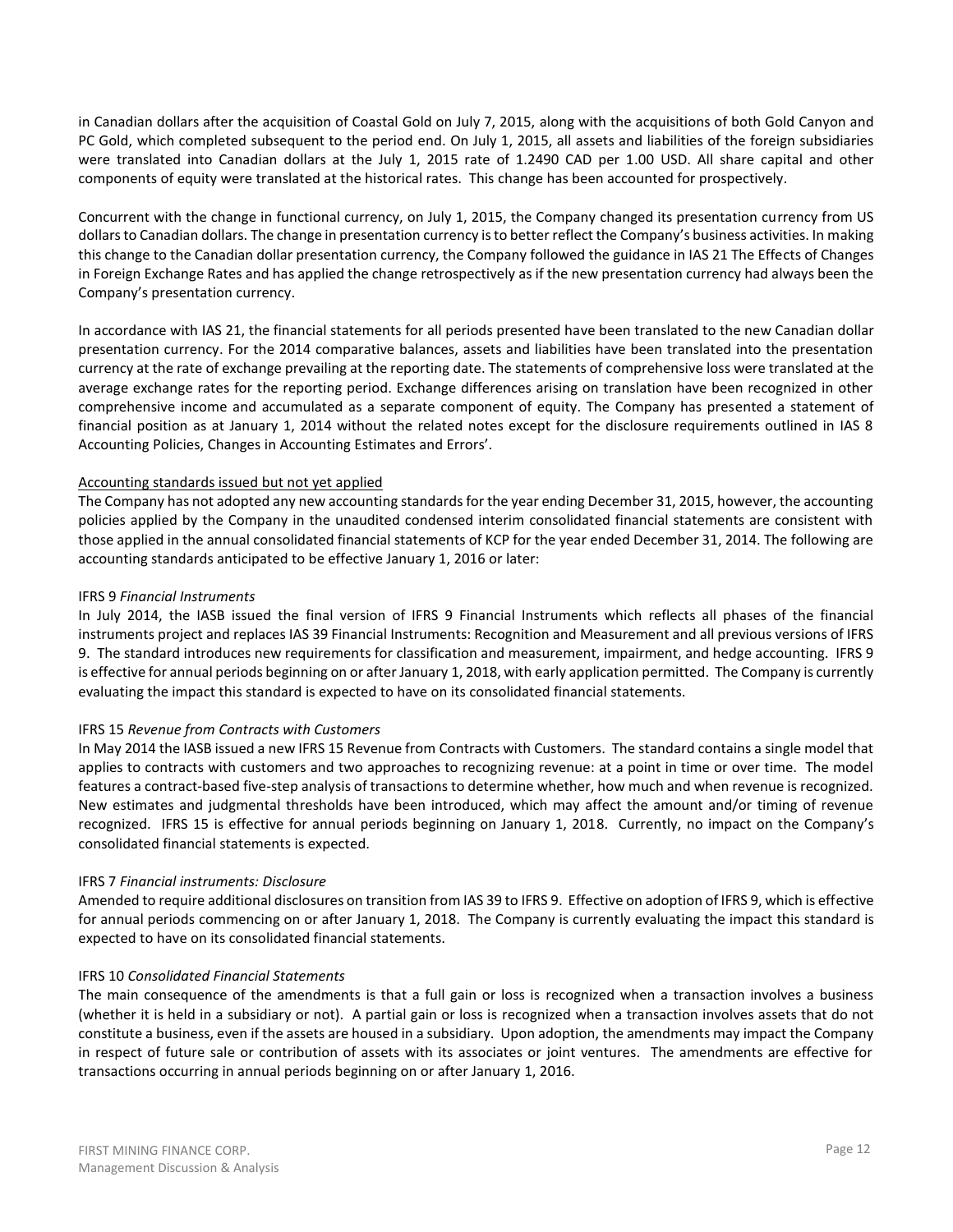### IAS 34 *Interim Financial Reporting: Disclosure*

Amended to require interim disclosures to be either in the interim financial statements or incorporated by cross-reference between the interim financial statements and wherever they are included within the greater interim financial report such as Management Discussion and Analysis. Other information within the interim financial report must be available to users on the same terms as the interim financial statements and at the same time. The Company is currently evaluating the impact this standard is expected to have on its consolidated financial statements.

There are no other IFRS or IFRIC interpretations that are not yet effective that would be expected to have a material impact.

### **CRITICAL ACCOUNTING ESTIMATES AND JUDGMENTS**

The accounting estimates considered to be significant to the Company include the carrying values of mineral properties, the valuation of share-based payments and warrants, and the determination of functional currency. Estimates and underlying assumptions are reviewed on an ongoing basis. Revisions to accounting estimates are recognized in the period in which the estimates are revised and in any future periods affected. The Company did not identify any areas, other than functional currency discussed below, where revisions to estimates and assumptions have resulted in material changes to the results or financial position of the Company.

Management reviews the carrying values of its mineral properties on at least an annual basis, or when an impairment indicator exists, to determine whether an impairment should be recognized. In addition, capitalized costs related to relinquished property rights are written off in the period of relinquishment. Capitalized costs in respect of the Company's mineral properties amounted to \$26,576,330 as at September 30, 2015. These costs may not be recoverable and there is a risk that these costs may be written down in future periods. During the year ended December 31, 2014, the Company wrote off in full its capitalized costs of \$242,060 related to the La Sorpresa property.

The Company uses the fair-value method of accounting for share-based payments related to incentive share options and compensation warrants modified or settled. Under this method, compensation cost attributable to options and warrants granted is measured at fair value at the grant date and expensed over the vesting period. In determining the fair value, the Company makes estimates of the expected volatility of the stock as well as an estimated risk-free interest rate and the expected life using the Black-Scholes model. Changes to these estimates could result in the fair value of the share-based payments expense being less than or greater than the amount recorded. During the nine months ended September 30, 2015, the Company granted stock options to directors, officers, employees and consultants, the estimated fair values of which amounted to \$999,218 recognized as share-based payments expense (2014 - \$nil). In addition, \$105,946 was recorded as a share issuance cost equity item, relating to broker warrants as part of the private placement.

The Company applied judgment in determining its functional currency and the functional currency of its subsidiaries. Functional currency was determined based on commercial factors, and the currency of the entities' expenditures and exploration activities. The functional currency of the Company's Canadian entities is the Canadian dollar, and the functional currency of the Company's foreign subsidiaries is the US dollar.

#### **FINANCIAL INSTRUMENTS**

The Company's financial instruments consist of cash and cash equivalents, receivables and prepaid expenses, marketable securities, accounts payable and accrued liabilities, and loans payable. Cash equivalents include deposits with financial institutions and other short-term, highly liquid investments with original maturities of three months or less. As at September 30, 2015, all cash and cash equivalents were deposits at banks with major balances held in Canadian chartered banks and a Mexican bank. The types of risk exposures and the Company's management of such exposures are provided in note 17 of the annual audited consolidated financial statements for the year ended December 31, 2014.

The Company is not exposed to any externally imposed capital requirements, nor were there changes in the Company's approach to capital management during the period.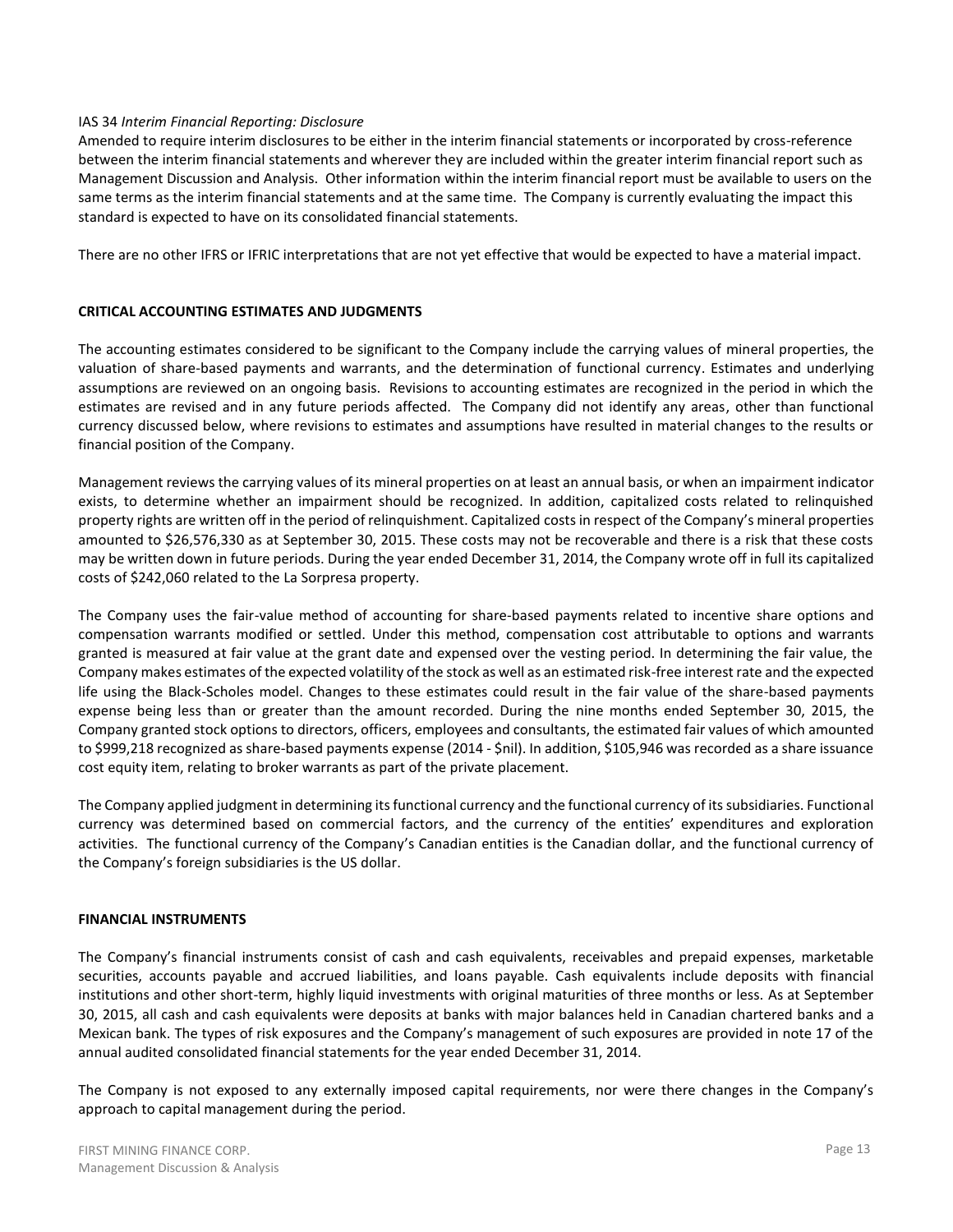### **RISKS AND UNCERTAINTIES**

### *Financing Risks*

The Company has limited financial resources, has no source of operating cash flow and has no assurance that additional funding will be available to it for further exploration and development of its projects. Further exploration and development of one or more of the Company's projects may be dependent upon the Company's ability to obtain financing through equity or debt financing or other means. Failure to obtain additional financing could result in delay or indefinite postponement of further exploration and development of its projects which could result in the loss of one or more of its properties.

### *Exploration and Development*

Resource exploration is a speculative business and involves a high degree of risk. There is no known body of commercial ore on the Company's mineral properties and there is no certainty that the expenditures made by the Company in the exploration of its mineral properties or otherwise will result in discoveries of commercially recoverable quantities of minerals. The exploration for and development of mineral deposits involves significant risks, which even a combination of careful evaluation, experience and knowledge may not eliminate. Although the discovery of an ore body may result in substantial rewards, few properties explored are ultimately developed into producing mines. It is impossible to ensure that the current exploration programs planned by the Company will result in a profitable commercial mining operation.

There is no assurance that the Company's mineral properties possess commercially mineable bodies of ore. The Company's mineral properties are in the exploration stage as opposed to the development stage and has no known body of economic mineralization. The known mineralization of the properties has not been determined to be economic ore and there can be no assurance that a commercially mineable ore body exists on the properties. Such assurance will require completion of final comprehensive feasibility studies and, possibly, further associated exploration and other work that concludes a potential mine is likely to be economic. In order to carry out exploration and development programs of any economic ore body and place it into commercial production, the Company may be required to raise substantial additional funding.

Significant capital investment is required to discover commercial ore and to commercialize production from successful exploration efforts and maintain mineral concessions through payment of applicable taxes. The commercial viability of a mineral deposit is dependent upon a number of factors. These include: (i) deposit attributes such as size, grade and proximity to infrastructure, (ii) current and future metal prices (which can be cyclical), and (iii) government regulations, including those relating to prices, taxes, royalties, land tenure, land use, importing and exporting of minerals and necessary supplies and environmental protection. The complete effect of these factors, either alone or in combination, cannot be entirely predicted, and their impact may result in the Company not receiving an adequate return on invested capital.

Market fluctuations and the prices of metals may render resources uneconomic. Moreover, short-term operating factors relating to the mineral deposits, such as the need for orderly development of the deposits or the processing of new or different grades of ore, may cause a mining operation to be unprofitable in any particular accounting period.

#### *Title*

There is no assurance that the Company's title to its properties will not be challenged. The acquisition of title to mineral exploration properties is a very detailed and time-consuming process. Title to and the area of mineral properties may be disputed. While the Company has diligently investigated title to its properties, it may be subject to prior unregistered agreements or transfers or indigenous land claims and title may be affected by undetected defects. Consequently the boundaries may be disputed.

#### *Surface Rights*

The Company does not own the surface land associated with its mineral claims in Mexico and therefore does not own the surface rights to its mineral claims. Mexican law allows equal right of property access to the owner of the surface rights and the owner of the mining rights. However, when the explorer/miner is not the owner of the surface rights, the owner of the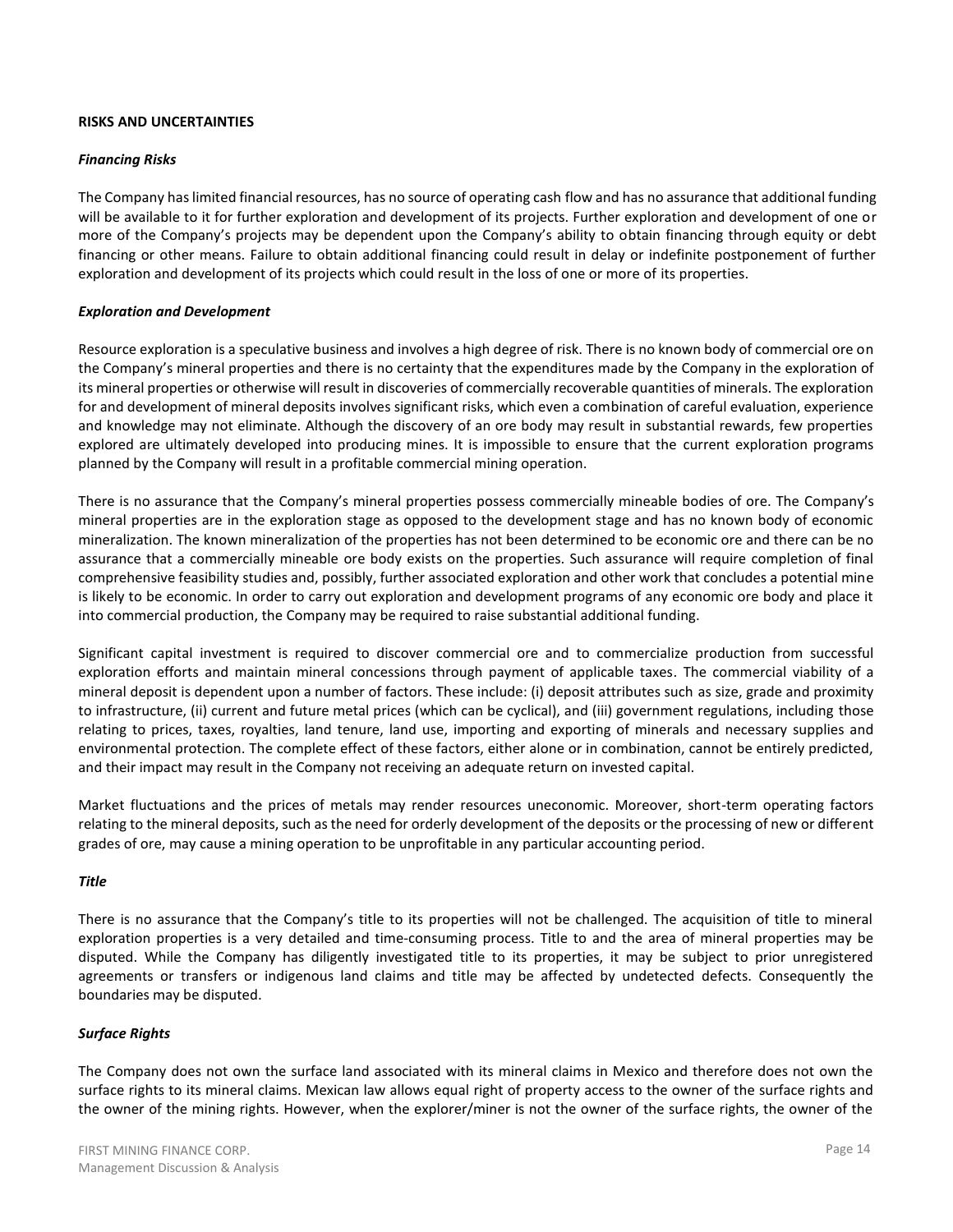surface rights and the owner of the mineral rights must agree on the terms by which the concession holder may access the property. If an agreement cannot be reached, then the concession holder is required to gain access to the surface through other means including expropriation, temporal occupation or right of way on necessary land. Written surface access agreements are required for and at the time of application for environmental permits and for exploration with drilling or trenching. As such the Company has agreements and permits for surface access for the Pluton and Los Tamales properties, but not for its other properties.

## *Permits and Licenses*

There is no assurance that the Company will obtain required permits and licenses. The Company's operations may sometimes require licenses and permits from various governmental authorities. The Company believes that it will be able to obtain in the future all necessary licenses and permits to carry on the activities which it intends to conduct, and intends to comply in all material respects with the terms of such licenses and permits. There can be no guarantee, however, that the Company will be able to obtain and maintain, at all times, all necessary licenses and permits required to undertake the proposed exploration and development or to place its properties into commercial production and to operate mining facilities thereon. In the event of commercial production, the cost of compliance with changes in governmental regulations has the potential to reduce the profitability of operations or preclude the economic development of a particular property.

### *Competitive Nature of the Mining Industry*

There is aggressive competition within the mining industry for the discovery and acquisition of properties considered to have commercial potential. The Company will be competing with other mining companies, many of which have greater financial resources than the Company does, for the acquisition of mineral claims, leases and other mineral interests, as well as for the recruitment and retention of qualified employees and other personnel. There can be no assurance that the necessary funds can be raised or that any projected work will be completed.

### *Joint Venture Funding Risk*

The Company's strategy is to seek partners through joint ventures to fund exploration and project development. The main risk of this strategy is that funding partners may not be able to raise sufficient capital in order to satisfy exploration and other expenditure terms in a particular joint venture agreement. As a result, exploration and development of one or more of the Company's property interests may be delayed depending on whether the Company can find another partner or has enough capital resources to fund the exploration and development on its own.

## *Environmental, Health and Safety Regulation of Resource Industry*

The operations of the Company require permits from various levels of government. Such operations are subject to laws and regulations governing prospecting, development, mining, production, exports, taxes, labour standards, occupational health, waste disposal, toxic substances, land use, environmental protection, mine safety and other matters. The Company believes it is in substantial compliance with all material laws and regulations that currently apply to its activities. There can be no assurance, however, that all permits which the Company may require for construction of mining facilities and conduct of mining operations, particularly environmental permits, will be obtainable on reasonable terms or that compliance with such laws and regulations would not have an adverse effect on the profitability of any mining project that the Company might undertake.

All phases of the Company's operations are subject to environmental regulations in various jurisdictions. If the Company's properties are proven to host economic reserves of metals, mining operations will be subject to federal, state and local laws relating to the protection of the environment, including laws regulating removal of natural resources from the ground and the discharge of materials into the environment. Mining operations will be subject to federal, state and local laws and regulations which seek to maintain health and safety standards by regulating the design and use of mining methods and equipment. Various permits from government bodies are required for mining operations to be conducted; no assurance can be given that such permits will be received. No assurance can be given that environmental standards imposed by federal, state or local authorities will not be changed or that any such changes would not have material adverse effects on the Company's activities. Moreover, compliance with such laws may cause substantial delays or require capital outlays in excess of those anticipated, thus causing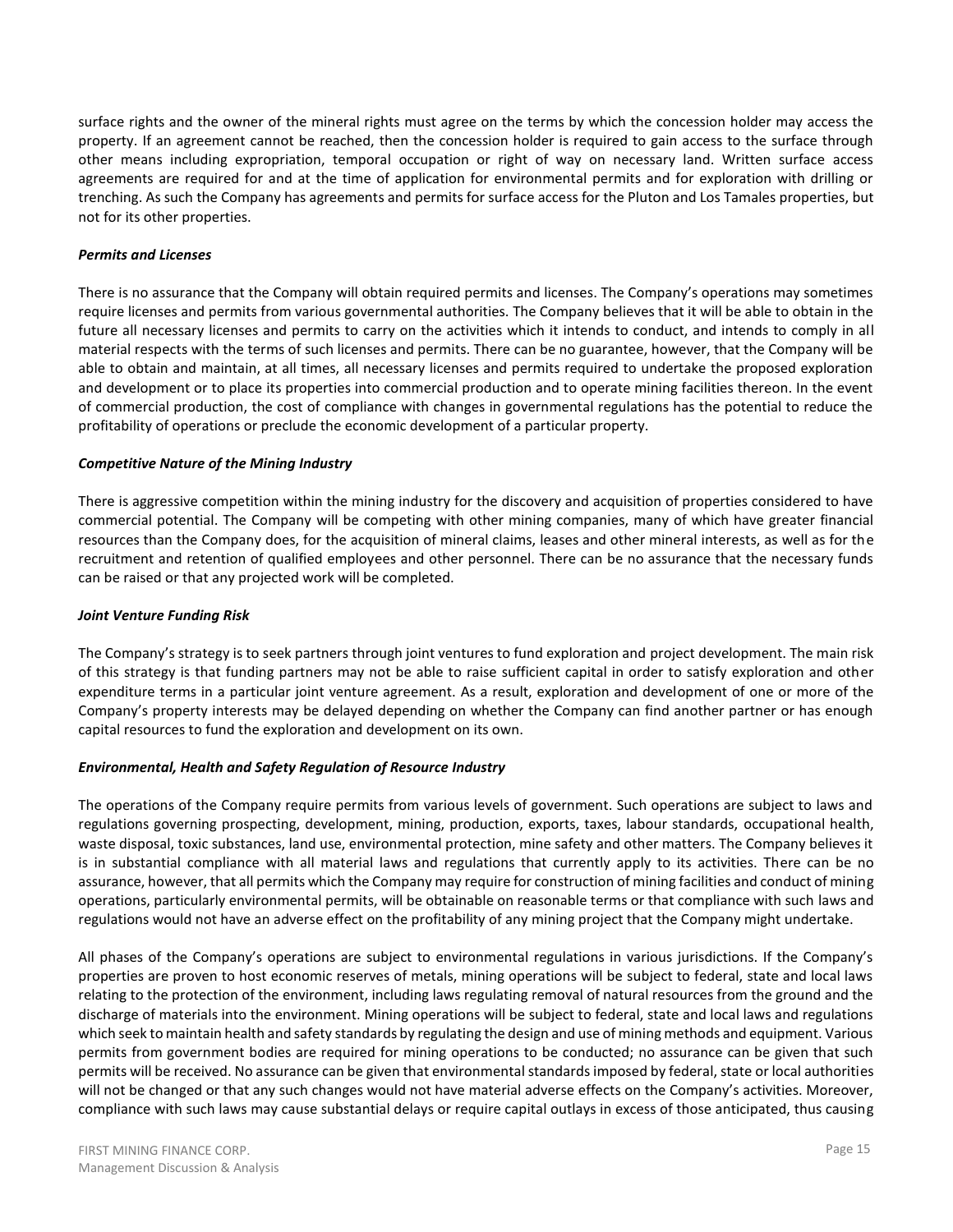an adverse effect on the Company. Additionally, the Company may be subject to liability for pollution or other environmental damage, which it may not be able to insure against.

Failure to comply with applicable laws, regulations and permitting requirements may result in enforcement actions thereunder, including orders issued by regulatory or judicial authorities causing operations to cease or be curtailed, and may include corrective measures requiring capital expenditures, installation of additional equipment or remedial actions. Parties engaged in mining operations may be required to compensate those suffering loss or damage by reason of the mining activities and may have civil or criminal fines or penalties imposed for violations of applicable laws or regulations and, in particular, environmental laws.

Amendments to current laws, regulations and permits governing operations and activities of mining companies, or more stringent implementation thereof, could have a material adverse impact on the Company and cause increases in capital expenditures or production costs or reduction in levels of production at producing properties or require abandonment or delays in development of new mining properties.

## *Availability of Drilling Equipment and Access Restrictions*

Mining exploration and development activities are dependent on the availability of drilling and related equipment in the particular areas where such activities will be conducted. Demand for such limited equipment or access restrictions may affect the availability of such equipment to the Company and may delay exploration and development activities.

## *Stress in the Global Economy*

Reduction in credit, combined with reduced economic activity and the fluctuations in the United States dollar, may adversely affect businesses and industries that purchase commodities, affecting commodity prices in more significant and unpredictable ways than the normal risks associated with commodity prices. The availability of services such as drilling contractors and geological service companies and/or the terms on which these services are provided may be adversely affected by the economic impact on the service providers. The adverse effects on the capital markets generally make the raising of capital by equity or debt financing much more difficult and the Company is dependent upon the capital markets to raise financing. Any of these events, or any other events caused by turmoil in world financial markets, may have a material adverse effect on the Company's business, operating results, and financial condition.

## *Current Global Financial Condition*

Current global financial conditions have been subject to increased volatility. As such, the Company is subject to counterparty risk and liquidity risk. The Company is exposed to various counterparty risks including, but not limited to financial institutions that hold the Company's cash, and through companies that have payables to the Company. The Company is also exposed to liquidity risks in meeting its operating expenditure requirements in instances where cash positions are unable to be maintained or appropriate financing is unavailable. These factors may impact the ability of the Company to obtain loans and other credit facilities in the future and, if obtained, on terms favourable to the Company. If these increased levels of volatility and market turmoil continue, the Company's operations could be adversely impacted and the trading price of the shares could be adversely affected.

## *Unknown Environmental Risks for Past Activities*

Exploration and mining operations involve a potential risk of releases to soil, surface water and groundwater of metals, chemicals, fuels, liquids having acidic properties and other contaminants. In recent years, regulatory requirements and improved technology have significantly reduced those risks. However, those risks have not been eliminated and the risk of environmental contamination from present and past exploration or mining activities exists for mining companies. Companies may be liable for environmental contamination and natural resource damages relating to properties that they currently own or operate or at which environmental contamination occurred while or before they owned or operated the properties. However, no assurance can be given that potential liabilities for such contamination or damages caused by past activities at these properties do not exist.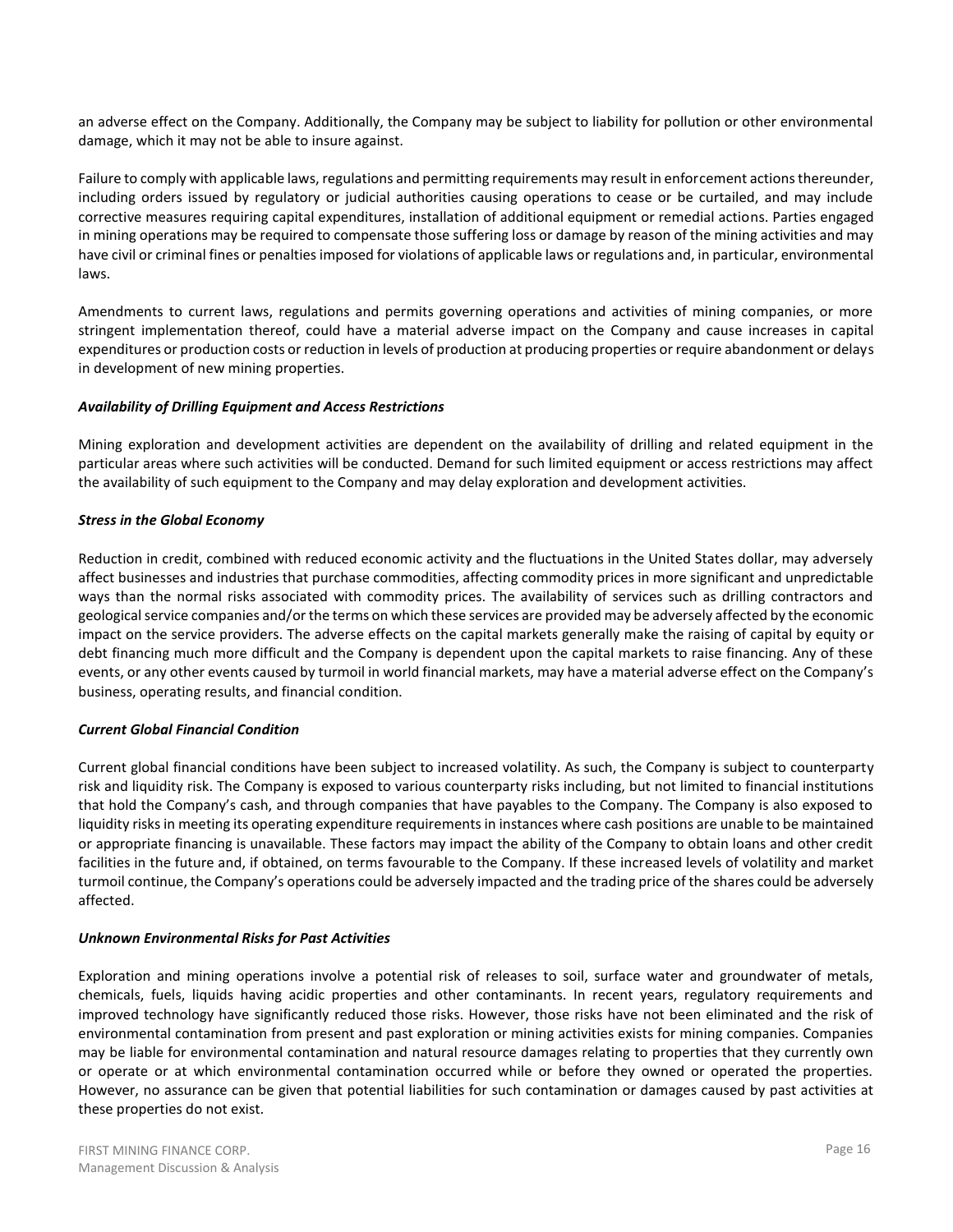### *Political Regulatory Risks*

Any changes in government policy may result in changes to laws affecting ownership of assets, mining policies, monetary policies, taxation, rates of exchange, environmental regulations, labour relations, repatriation of income and return of capital. This may affect both the Company's ability to undertake exploration and development activities in respect of present and future properties in the manner currently contemplated, as well as its ability to continue to explore, develop and operate those properties in which it has an interest or in respect of which it has obtained exploration and development rights to date. The possibility that future governments may adopt substantially different policies, which might extend to expropriation of assets, cannot be ruled out.

### *Fluctuating Mineral Prices*

The Company's revenues, if any, are expected to be in large part derived from the extraction and sale of precious and base minerals and metals. Factors beyond the control of the Company may affect the marketability of metals discovered, if any. Metal prices have historically fluctuated widely. Consequently, the economic viability of any of the Company's exploration projects cannot be accurately predicted and may be adversely affected by fluctuations in mineral prices.

### *Currency Risk*

Currency fluctuations may affect the cash flow which the Company may realize from its operations, since most mineral commodities are sold in a world market in U.S. dollars. The Company's costs are incurred primarily in Canadian dollars, U.S. dollars, and Mexican Pesos.

### *Drug Related Violence and Cartels*

Mexico has experienced periods of violence over the past few decades primarily from drug related activities. Although the government has committed itself to combating such activities, drug-related violence propagated by rival drug cartels continues.

The Company is aware of reports of recent drug related violence in Mexico, but these have not affected the Company's activities, nor have Company personnel been threatened. The Company has routine safety precautions in place for its personnel, including travelling in pairs of vehicles accompanied by local personnel, prohibiting travel at night, working with locals as scouts in the area and generally maintaining a low profile in the area. In addition, all Company personnel on site are Spanish speaking.

### **OUTLOOK**

The Company's principal business activity is to acquire and hold high-quality mineral assets with a focus in the Americas, effectively building a mineral bank at a time when market values are significantly lower than in the immediately preceding years. The Company currently holds a high-quality portfolio of 21 mineral assets in Canada, Mexico, and the United States, following the acquisition of Coastal Gold, whose flagship property is the 1.0 million Au ounce Hope Brook Project in Newfoundland, and the recently completed acquisitions of both Gold Canyon and PC Gold, which will add a further 4.4 million Au ounces of indicated, and 2.0 million Au ounces of inferred resource, to its growing mineral bank. Ultimately the Company's goal is to increase its portfolio to 40-50 mineral assets which will be comprised of gold, silver, copper, lead, zinc and nickel.

As the Company invests in additional exploration and evaluation activities, or undertakes an acquisition, the Company will likely need to additional capital. The Company is actively engaged in rapidly expanding its portfolio of mineral properties and is currently pursuing the acquisition of several companies possessing surplus cash and assets that meet its investment criteria.

The Company intends to add shareholder value by ultimately entering into earn-in agreements with third-parties who would move the assets forward whilst retaining a residual interest, which could be in the form of a royalty, metal stream, minority interest, and/or equity positions in partners.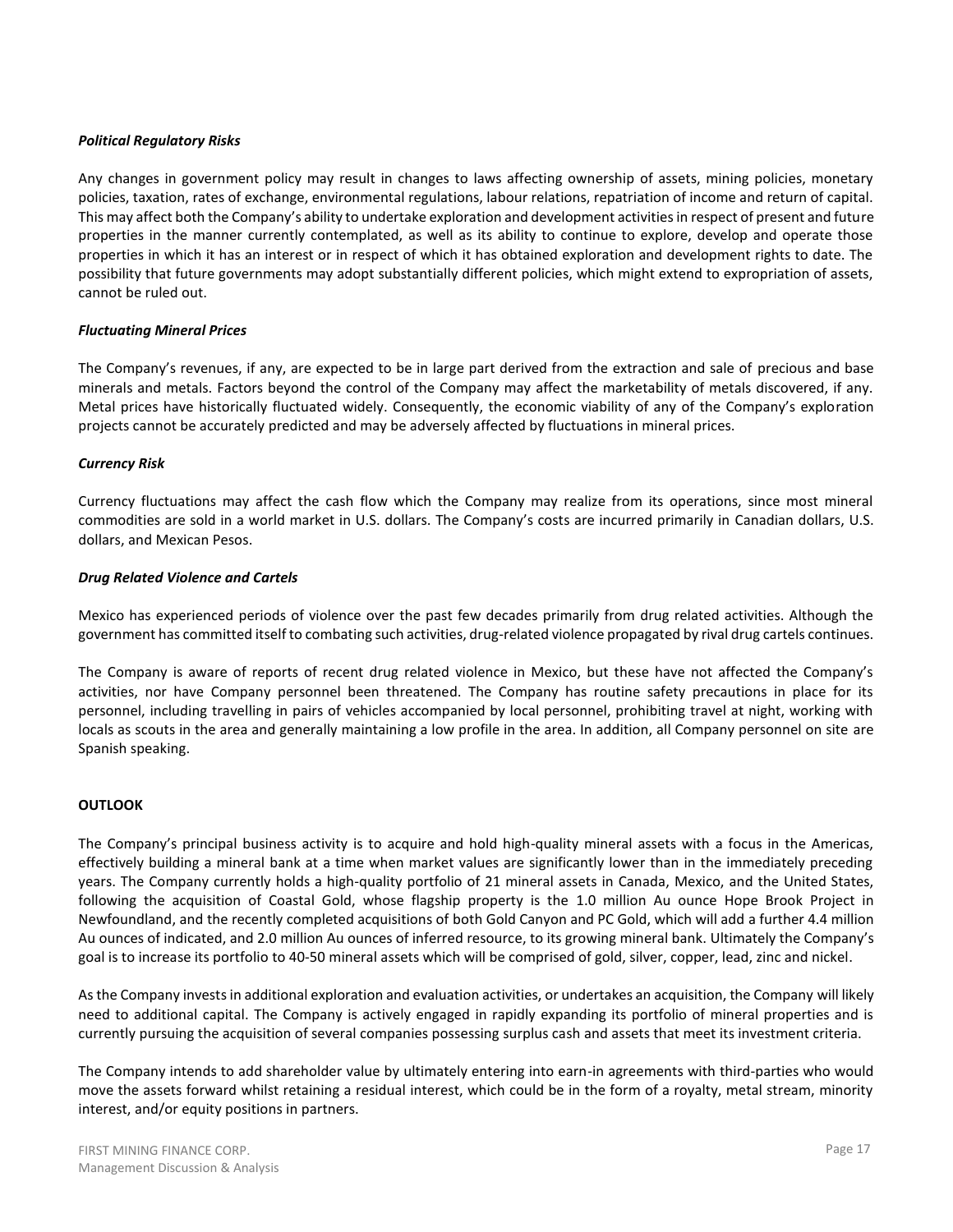### **SECURITIES OUTSTANDING**

Authorized share capital: The Company can issue an unlimited number of common shares with no par value and an unlimited number of preferred shares with no par value. No preferred shares have been issued as at November 27, 2015.

All share information is reported as of November 27, 2015 in the following table.

| <b>Issued and Outstanding Common Shares</b><br>293,069,387 |                                      |                       |            |             |  |  |  |  |
|------------------------------------------------------------|--------------------------------------|-----------------------|------------|-------------|--|--|--|--|
|                                                            |                                      | Weighted average      |            |             |  |  |  |  |
|                                                            | <b>Expiry Date</b>                   | <b>Exercise Price</b> |            |             |  |  |  |  |
| Options                                                    | November 13, 2016 - October 27, 2020 | \$0.37                | 11,629,344 |             |  |  |  |  |
| Warrants                                                   | May 8, 2016 - April 2, 2019          | \$0.18                | 16,783,905 |             |  |  |  |  |
|                                                            |                                      |                       |            | 28,413,249  |  |  |  |  |
|                                                            |                                      |                       |            |             |  |  |  |  |
| <b>Fully Diluted</b>                                       |                                      |                       |            | 321,482,636 |  |  |  |  |

A total of 7,332,273 common shares of the Company were held in escrow under the Escrow Value Security Agreement dated March 30, 2015, on the completion of the RTO. Under this agreement, 10% of the shares were released immediately and 15% will be released every six months thereafter with the final release being on March 30, 2018. As at September 30, 2015, there were 5,499,206 common shares of the Company held in escrow (December 31, 2014 – nil).

A total of 1,369,500 common shares of the Company were held in escrow under the CPC Escrow Agreement dated August 2, 2005. At completion of the RTO, 10% of the shares were released and 15% will be released every six months thereafter with the final release being March 30, 2018. As at September 30, 2015 there were 1,027,124 common shares of the Company held in escrow (December 31, 2014 – 1,369,500 based on a 4:1 rollback).

#### **CONTINGENCIES**

A statement of claim was filed against Coastal Gold, a wholly owned subsidiary of the Company, on September 8, 2015. The claim seeks damages in the amount of \$485,580 against Coastal Gold for amounts alleged to be owed to certain former consultants for past services provided. In November 2015, the Company agreed to settle this claim out of court and to pay these amounts in full by January 31, 2016. No further action is required at this time.

#### **QUALIFIED PERSONS**

Mr. William F. Tanaka, BSc Geological Engineer, Consultant to First Mining Finance, and Fellow of the AusIMM, is a Qualified Person as defined by National Instrument 43-101 Standards of Disclosure for Mineral Projects, and is responsible for the review and verification of the technical information in the MD&A.

#### **DISCLOSURE CONTROLS AND PROCEDURES AND INTERNAL CONTROLS OVER FINANCIAL REPORTING**

In connection with National Instrument 52-109 (Certificate of Disclosure in Issuer's Annual and Interim Filings) ("NI 52-109") the Chief Executive Officer and Chief Financial Officer have filed a Venture Issuer Basic Certificate with respect to the financial information contained in the interim consolidated financial statements for the three and nine months ended September 30, 2015 and this accompanying MD&A (together the "Interim Filings").

In contrast to the full certificate under NI 52-109, the Venture Issuer Basic Certificate does not include representations relating to the establishment and maintenance of disclosure controls and procedures and internal control over financial reporting, as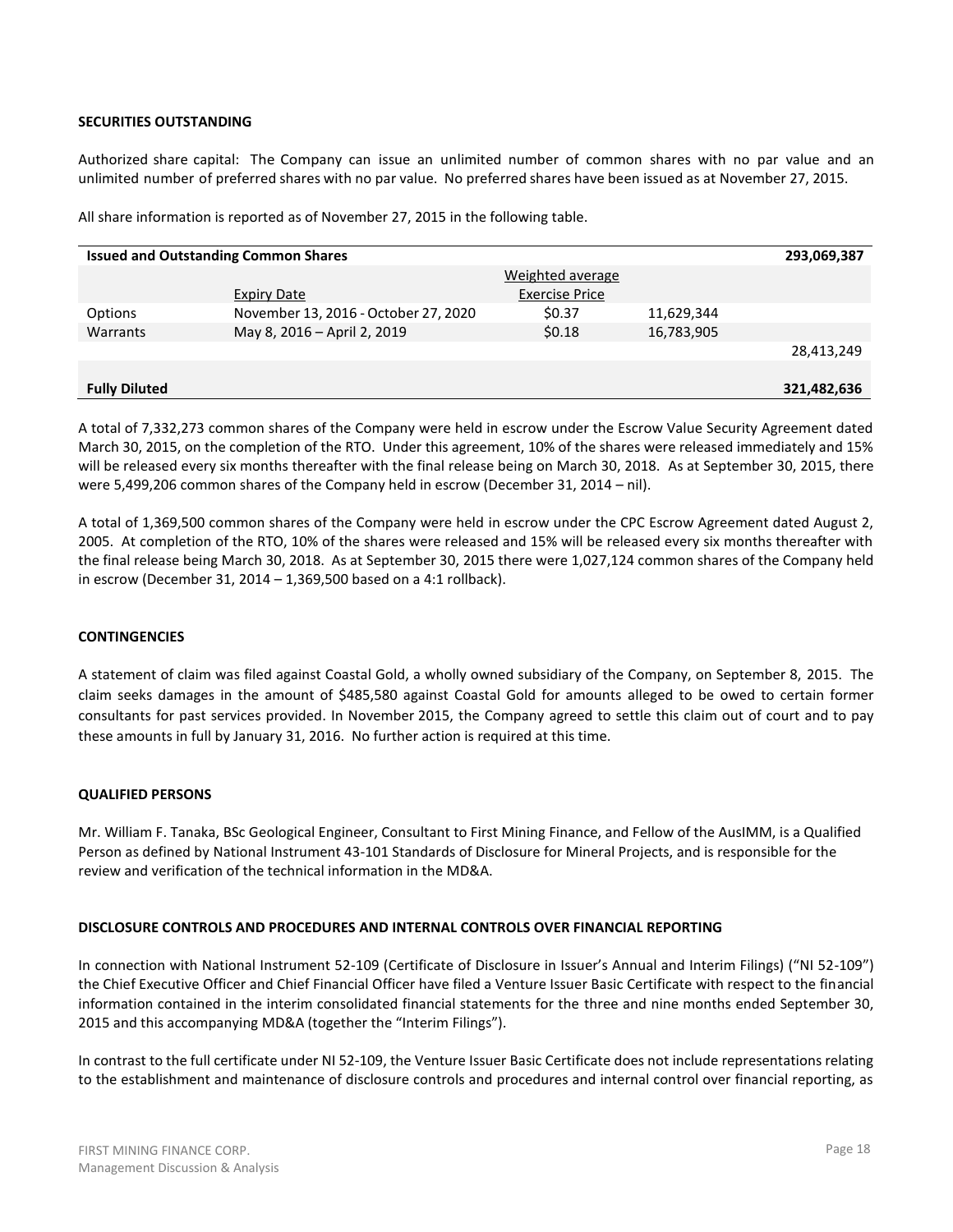defined in NI 52-109. For further information the reader should refer to the Venture Issuer Basic Certificates filed by the Company on SEDAR a[t www.sedar.com.](http://www.sedar.com/)

### **FORWARD LOOKING INFORMATION**

This MD&A may contain "forward looking statements" that reflect the Company's current expectations and projections about its future results. When used in this MD&A, words such as "estimate", "intend", "expect", "anticipate" and similar expressions are intended to identify forward-looking statements, which, by their very nature, are not guarantees of the Company's future operational or financial performance, and are subject to risks and uncertainties and other factors that could cause the Company's actual results, performance, prospects or opportunities to differ materially from those expressed in, or implied by, these forward-looking statements. These risks, uncertainties and factors may include, but are not limited to: unavailability of financing, failure to identify commercially viable mineral reserves, fluctuations in the market valuation for commodities, difficulties in obtaining required approvals for the development of a mineral project and other factors.

Readers are cautioned not to place undue reliance on these forward-looking statements, which speak only as of the date of this MD&A or as of the date otherwise specifically indicated herein. Due to risks and uncertainties, including the risks and uncertainties identified above and elsewhere in this MD&A, actual events may differ materially from current expectations. The Company disclaims any intention or obligation to update or revise any forward-looking statements, whether as a result of new information, future events or otherwise.